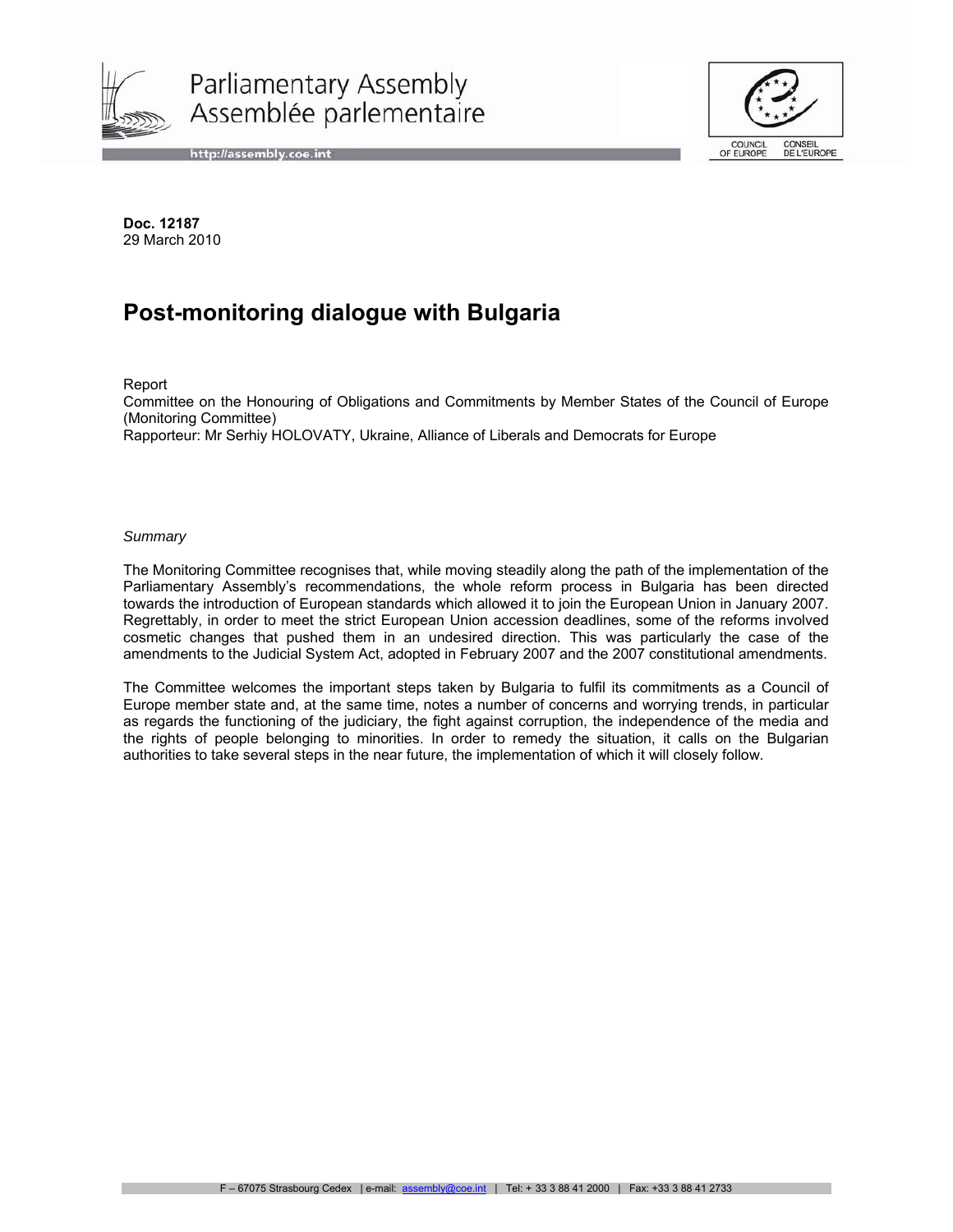## **A. Draft resolution**

1. The Parliamentary Assembly recalls its Resolution 1211 (2000), on the honouring of obligations and commitments by Bulgaria in which it decided to close the monitoring procedure, and to initiate a dialogue with the Bulgarian authorities on a number of outstanding concerns included in the resolution, or any other issues arising from the obligations of Bulgaria as a member state of the Council of Europe, in the framework of the post-monitoring dialogue.

2. The Assembly welcomes the progress made by Bulgaria since the last debate in the Assembly, which was held in January 2000, recalling in this context that, on 29 March 2004, Bulgaria joined NATO, and, on 25 April 2005, it signed the Treaty of Accession to the European Union of which it became a full member on 1 January 2007. Indeed, the political components of the Copenhagen criteria for EU membership of 1993 largely coincide with Council of Europe membership obligations.

3. It should be recognised that, while moving steadily along the path of the implementation of the Assembly's recommendations, the whole reform process in Bulgaria has been directed towards the introduction of European standards which allowed it to join the EU. Regrettably, in order to meet the strict EU accession deadlines, some of the reforms involved cosmetic changes that pushed them in an undesired direction. This was particularly the case of the amendments to the Judicial System Act, adopted in February 2007and the 2007 Constitutional amendments.

4. The Assembly notes with satisfaction that the governing majority of centre-right GERB (Citizens for a European Bulgaria) movement, elected on 5 July 2009, has set ambitious objectives and committed itself to continue democratic reforms, in particular to ensure the proper functioning of its judiciary and to fight corruption and organised crime.

5. The Assembly welcomes the important steps taken by Bulgaria to fulfil its commitments as a Council of Europe member state, which include:

5.1. the adoption, in 2007, of the new provisions in the Constitution relating to civil and criminal immunity in the judiciary, in line with the Assembly's recommendations;

5.2. the modification of the Criminal Procedure Code in December 2008, abolishing the obligation for civilians to file lawsuits against the police in military courts;

5.3. the amendment to the Criminal Code in April 2009, adding incitement in speech to ethnic hostility or hatred in printed or other mass media, or through electronic information systems, or through other means, to the provision on propaganda and incitement to racial or national hostility or hatred or to racial discrimination;

5.4. the amendment to the new Civil Procedure Code introduced in 2009, which allows for the possibility of reopening cases following a judgment by the European Court on Human Rights establishing a violation of the European Convention on Human Rights or one of its Protocols;

5.5. the creation of the institution of Ombudsman in 2005.

6. At the same time, the Assembly notes a number of concerns and worrying trends, in particular as regards the functioning of the judiciary, the fight against corruption, the independence of the media and the rights of people belonging to minorities. In order to remedy the situation, it calls on the Bulgarian authorities to take the following steps in the near future, the implementation of which it will closely follow:

6.1. consult systematically the European Commission for Democracy through Law (Venice Commission) on important draft laws, including the revision of the Penal Code, the Penal Procedure Code and the new Electoral Law, in order to take fully into account European standards;

6.2. address, from the point of view of the separation of powers and in line with Venice Commission's recommendations, the structure of the Supreme Judicial Council with a view to ensuring the independence of the judiciary *vis-à-vis* the executive authorities, including:

6.2.1. reviewing the role of the Minister of Justice as Chair of the Supreme Judicial Council with the right of initiative;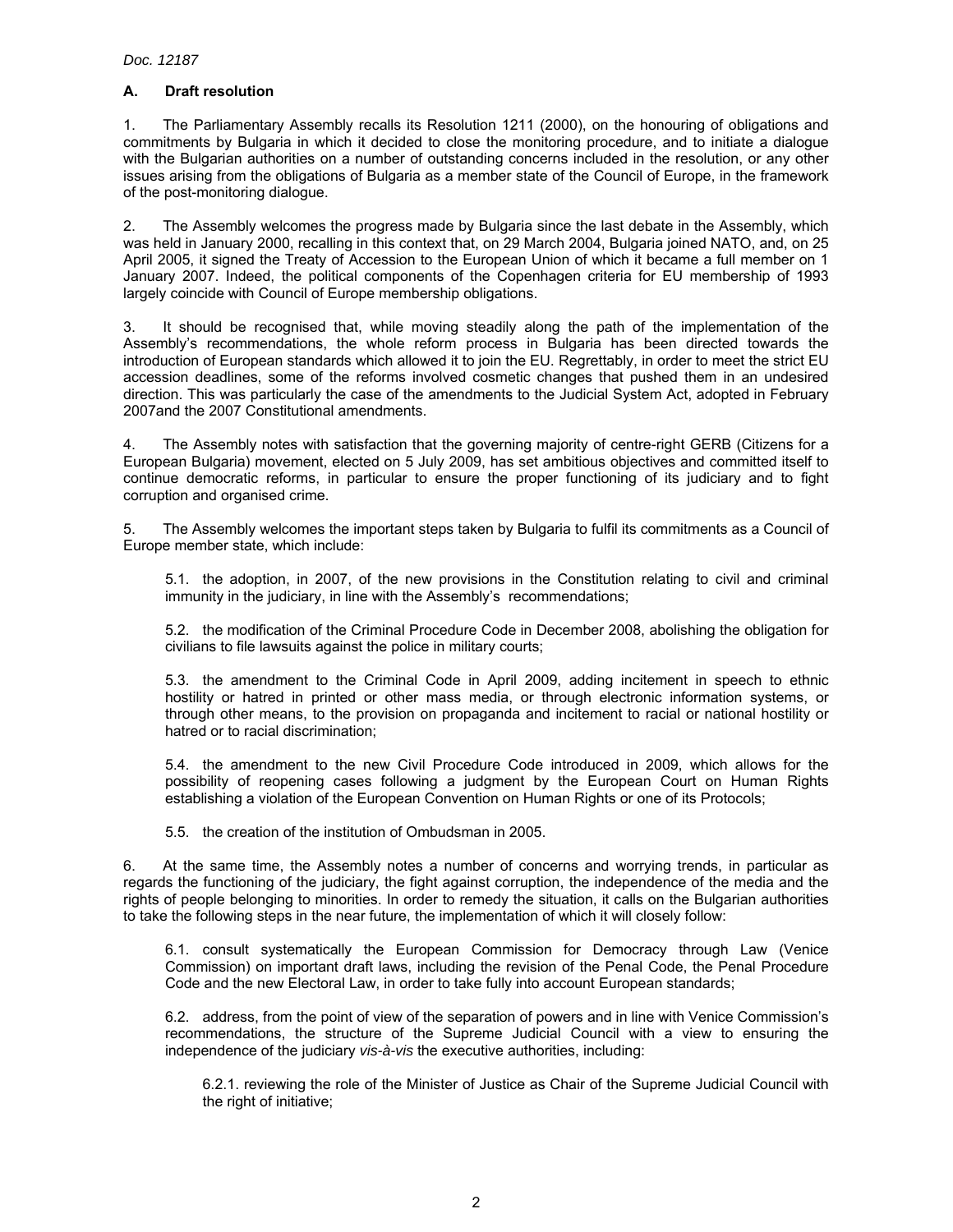6.2.2. ensuring that, within the Supreme Judicial Council, judges, prosecutors and investigating magistrates cannot interfere with each other's affairs;

6.2.3. providing for an election of the parliamentary component of the Supreme Judicial Council by a qualified majority to enable a certain representation from the opposition.

6.3. provide, in co-operation with the Council of Europe, initial training for judges before their appointment and set up a transparent system of evaluation of their competencies to help dispel the widespread perception of corruption and mistrust in the judiciary;

6.4. step up efforts to combat corruption with assistance from the Council of Europe and take measures which would provide for sufficient guarantees for an independent investigation into offences in respect of which the Chief Public Prosecutor or other high-ranking officials close to him may themselves be questioned and placed under investigation;

6.5. address human rights abuses by law enforcement officials by setting up systematic human rights training in particular at the police academy and in officers' schools and by taking concrete measures to eradicate impunity and the lack of accountability for such abuses;

6.6. amend Articles 146 to 148 of the Criminal Code to exclude defamation and insult from the criminal sphere;

6.7. guarantee a greater diversity of opinion on national television, and ensure independence of the media and, in particular, consider drafting a media law which would address the issue of media group concentration and set standards for media independence from any kind of political or financial influence, with the assistance of Council of Europe experts;

6.8. improve the rights of the persons belonging to minorities and ensure their respect, especially as regards teaching of and in the languages of persons belonging to minorities, as well as promoting knowledge of the culture and identity of minorities and fostering intercultural dialogue and tolerance through education. Minorities should be better represented in the police and the public services;

6.9. sign and ratify the European Charter for Regional and Minority Languages;

6.10. introduce within the National Assembly specific mechanisms and procedures for effective parliamentary oversight of the implementation of the judgments of the European Court of Human Rights on the basis of regular reports by the responsible ministries;

6.11. support the activities of the Commission for Protection against Discrimination while ensuring the monitoring of its use of public funds;

6.12. support the National Council for co-operation on Ethnic and Demographic Issues under the responsibility of the Council of Ministers and actively tackle the human rights problems of the Roma through a comprehensive approach;

6.13. take concrete actions to foster tolerance and mutual respect, encourage exemplary behaviour of the political leaders in this respect and ban openly racist language;

6.14. introduce transparent procedures for the appointment and dismissal of the Ombudsperson by the National Assembly by a qualified majority of votes;

6.15. consider the claims of the former prisoners of Belene Island in the framework of the Law on political and civil rehabilitation of people who suffered repression.

7. The Assembly calls on the Bulgarian National Assembly to hold a debate on the content of the present resolution and take account of its conclusions in its work.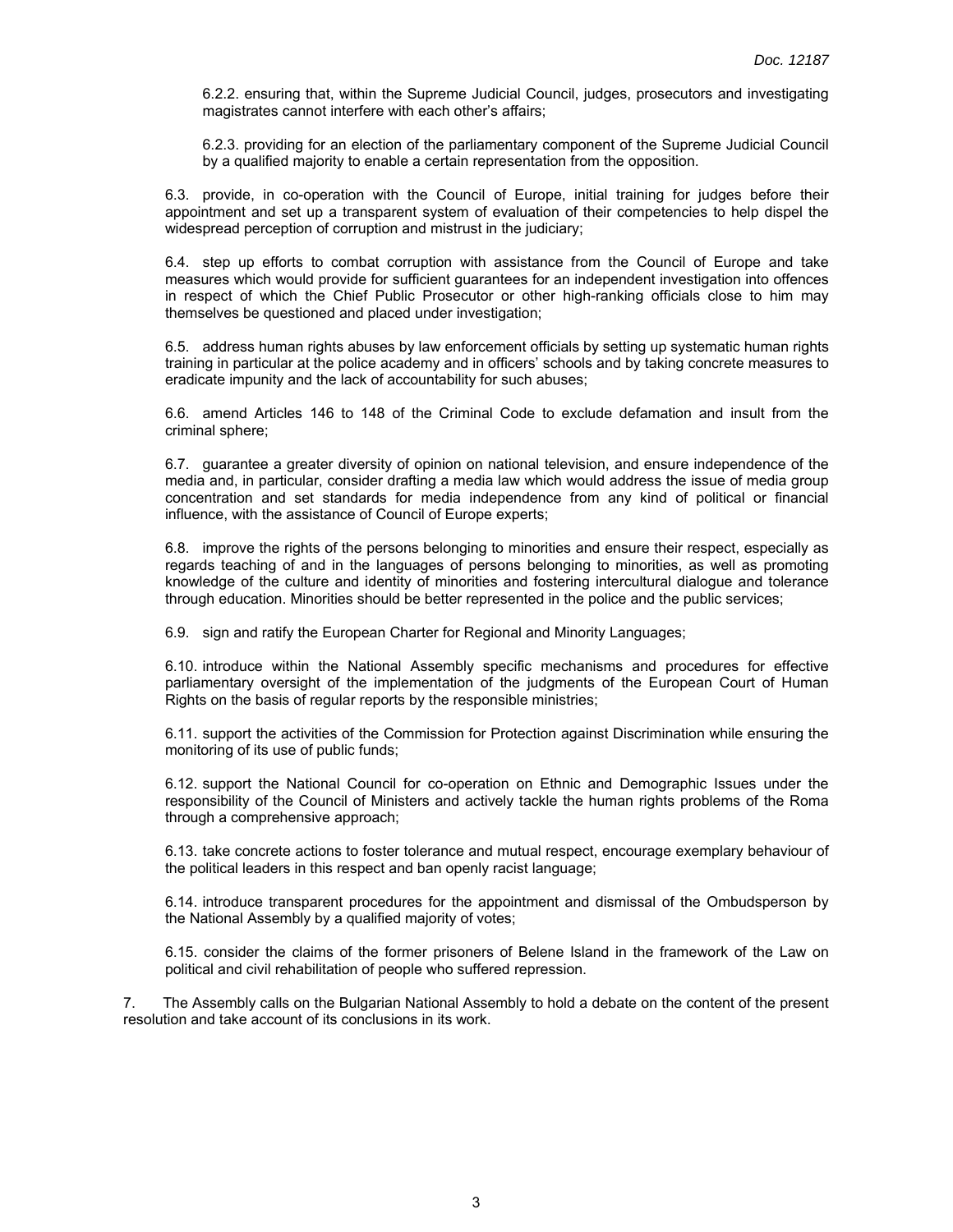## **B. Explanatory memorandum by Mr Holovaty, rapporteur**

*Table of contents* 

| L.        |                                                                                                                             |
|-----------|-----------------------------------------------------------------------------------------------------------------------------|
| Ш.        |                                                                                                                             |
| i.<br>İİ. | Presidential elections 22 October 2006<br>2009 parliamentary elections and the new government                               |
| III.      |                                                                                                                             |
| IV.       |                                                                                                                             |
| V.        |                                                                                                                             |
| VI.       |                                                                                                                             |
| VII.      |                                                                                                                             |
| i.<br>ii. | Anti-corruption measures<br>Police abuses                                                                                   |
| VIII.     |                                                                                                                             |
| IX.       |                                                                                                                             |
| İ.<br>İİ. | Execution of the judgments of the European Court of Human Rights (ECtHR)<br>Claims of the former prisoners of Belene Island |
| Χ.        |                                                                                                                             |

#### **I. Introduction**

1. In my capacity as Chair of the Monitoring Committee, I paid fact-finding visits to Sofia on 5-7 November 2008 and 7-9 December 2009, within the framework of the post-monitoring dialogue. My primary task was to collect information about the developments since the presentation of the last information note by my predecessor, Mrs Hanne Severinsen, in September 2006, and the comments by the Bulgarian authorities in February 2007<sup>1</sup>, and to prepare an updated document. This draft report on post-monitoring dialogue with Bulgaria was presented to the Monitoring Committee on 28 January 2010 and updated in the light of the written comments provided by the Bulgarian authorities on 5 March 2010.<sup>2</sup>

2. Following the revision of the Rules of Procedures of the Parliamentary Assembly, adopted by the Standing Committee in Bern on 20 November 2009, establishing the preparation of a report at least once every four years on countries involved in a post monitoring dialogue<sup>3</sup>, I have prepared the present report on the post-monitoring dialogue with Bulgaria.

3. In its Resolution 1211 (2000), the Assembly decided to close the monitoring procedure for Bulgaria and initiate a dialogue with the Bulgarian authorities "on the issues referred to in paragraph 4, or any other issues arising from the obligations of Bulgaria as a member state of the Council of Europe, with a view to reopening the procedure in accordance with Resolution 1115 (1997), if further clarification or enhanced cooperation should seem desirable".

 $\overline{a}$ 

<sup>1</sup> See document AS/Mon (2007) 26 of 22 September 2006 and document AS/Mon (2007) 13 of 19 February 2007.

<sup>&</sup>lt;sup>2</sup> See separate document AS/Mon (2010) 08.

<sup>3</sup> See Resolution 1698 (2009) and Doc. 12071 and addendum, report of the Committee on Rules of Procedure, Immunities and institutional Affairs.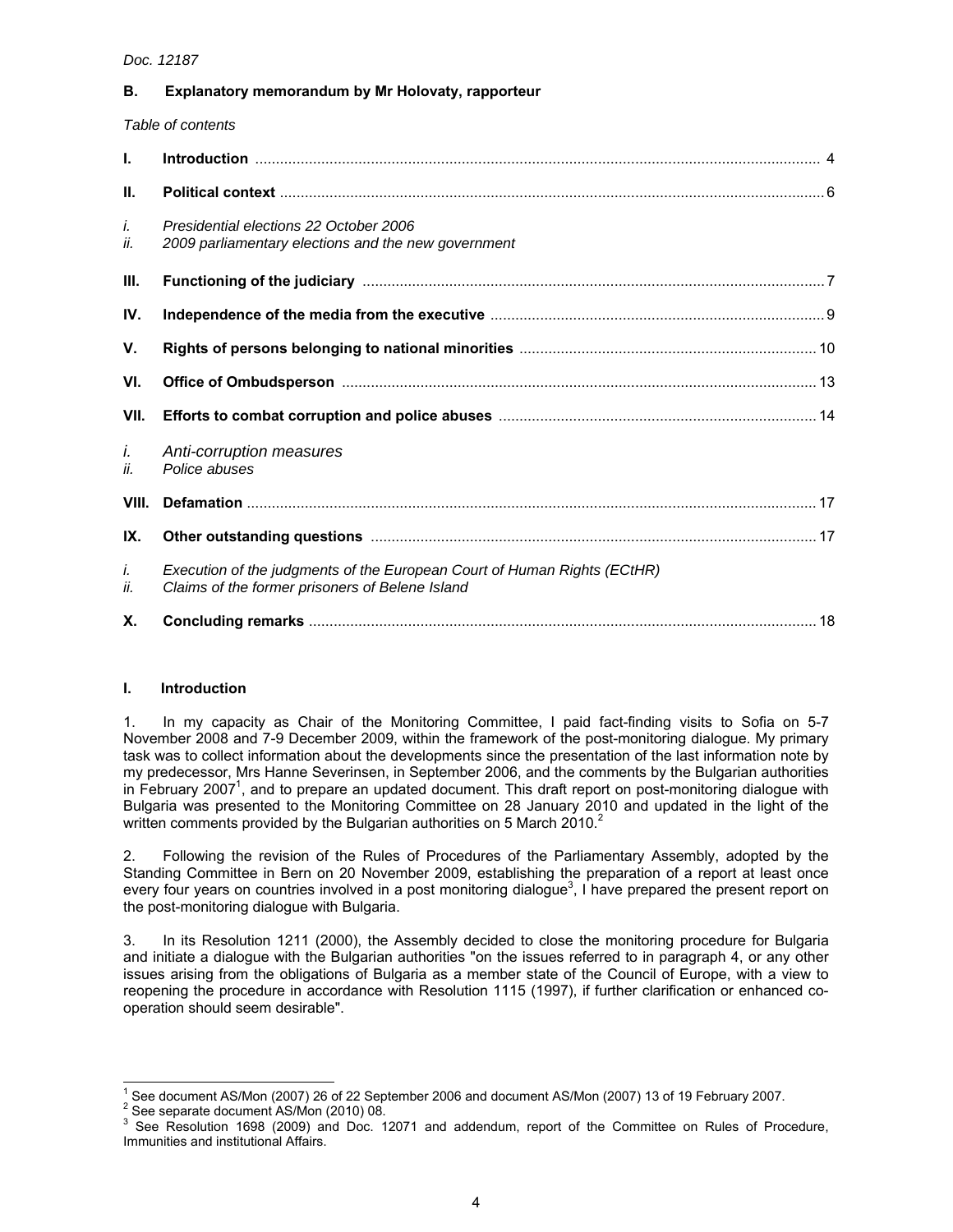4. Meanwhile, Bulgaria became a full member of the European Union on 1 January 2007.<sup>4</sup> On joining the European Union in 2007, Bulgaria still faced serious challenges in ensuring the functioning of its judiciary and in fighting corruption and organised crime.

5. Therefore, my visits took place in the particular context of post-monitoring dialogue with a country which has already acceded to the EU and from which one can expect the highest standards in terms of fulfilment of Council of Europe commitments and obligations.

6. Moreover, the second visit took place after the parliamentary elections of July 2009 which brought a completely new majority into power. This new situation offers new perspectives to the country which needs further reforms. This report presents the situation as I assessed it during my visits and a tentative roadmap for the country to eventually meet Council of Europe standards.

7. I am grateful to the Bulgarian parliamentary delegation for the extensive programme and excellent organisation of the visits and also to Ms Teodora Kaleynska, Director of the Council of Europe Information Office in Sofia, for her assistance. I also received a valuable contribution from the representatives of NGOs and minority communities, whom I met separately.

8. I also wish to thank the Ambassador of Sweden, Mr Paul Beijer, who, in his capacity as representative of the country which held the chairmanship in the Committee of Ministers in November 2008, organised a briefing meeting for me with Ambassadors, senior representatives of diplomatic missions of a number of Council of Europe member states and the representative of the European Commission in Bulgaria.

9. One of the main conclusions<sup>5</sup> of my visit to Sofia in November 2008 was that, while moving steadily along the path of the implementation of the Assembly recommendations contained in Resolution 1211 (2000), the whole reform process in Bulgaria has been directed towards the introduction, implementation and consolidation of European standards which allowed Bulgaria to join the European Union as from January 2007. This was the declared goal of all the political forces in the country and there has been an enormous amount of legislation reviewed under the European Union auspices to meet this goal.

10. Regrettably, it is my general impression that, in the haste to meet the strenuous accession deadlines, some of the reforms and, in particular, the reform of the judiciary, have undergone numerous cosmetic changes that have pushed the reforms in an undesired direction. This was particularly the case of the constitutional amendments and the amendments to the Judicial System Act adopted in February 2007. I have the impression that, having joined the EU, Bulgaria did not consider implementation of Council of Europe commitments and obligations as a priority. This impression was confirmed by my interlocutors.

11. During my last visit in December 2009 and after having met different interlocutors responsible for the new government, I noted a new positive trend in the relationship between the Assembly and the new Bulgarian authorities. Besides, all interlocutors expressed the will to move ahead with the implementation of the pending reforms.

12. I wish to recall that the political components of the Copenhagen criteria for EU membership<sup>6</sup> of 1993 largely coincide with Council of Europe membership obligations. Bulgaria has regrettably given priority to the economic requirements. In this context, a Co-operation and Verification Mechanism (CVM) has been set up by the European Commission to monitor progress and extend support in dealing with shortcomings in the fulfilment of the political criteria. The Commission and the other EU member states saw the need to closely co-operate with Bulgaria following accession, in particular to ensure that the necessary reforms were put in place to strengthen the judicial system and fight corruption and organised crime. I believe that such a procedure would not have been necessary if Bulgaria had concentrated efforts to fulfil its obligations and commitments as a Council of Europe member state.

13. This report summarises a number of key findings from my visits and the focus points of the postmonitoring dialogue with Bulgaria since the last resolution of the Assembly.

 4 Bulgaria had joined NATO on 29 March 2004 and signed the European Union Treaty of Accession on 25 April 2005.

<sup>5</sup> See AS/Mon (2008) 34.

<sup>&</sup>lt;sup>6</sup> "Membership requires that candidate country has achieved stability of institutions guaranteeing democracy, the rule of law, human rights and respect for and, protection of minorities, the existence of a functioning market economy as well as the capacity to cope with competitive pressure and market forces within the Union. Membership presupposes the candidate's ability to take on the obligations of membership including adherence to the aims of political, economic and monetary union", Presidency Conclusions, Copenhagen European Council 1993, 7.A.iii.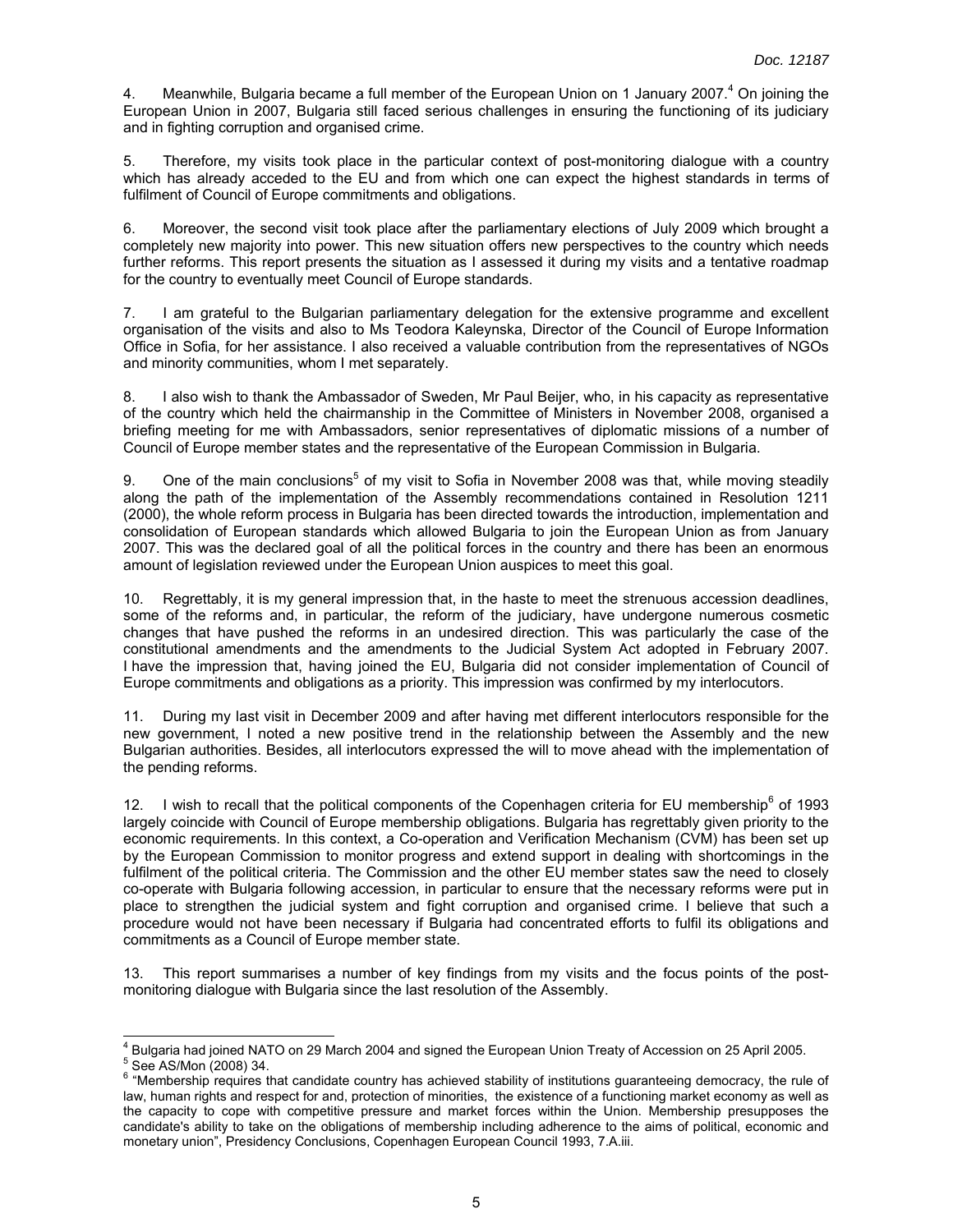$\overline{a}$ 

## **II. Political context**

## *i. Presidential elections 22 October 2006*

14. According to the OSCE/ODHIR International observation mission, the October 2006 presidential elections confirmed the credibility of the election process in Bulgaria. Elections took place in a competitive environment, and the range of seven presidential candidates and their vice presidential running mates permitted voters a genuine choice.

15. President Georgi Parvanov, the President of Bulgaria since 22 January 2002, was re-elected on 29 October 2006 with 75.95% in the second round and with a turnout of 38.97%.<sup>7</sup> The President serves as the head of state and commander-in-chief of the armed forces. He also chairs the Consultative Council for National Security. While unable to initiate legislation other than Constitutional amendments, the President can return a bill for further debate, although the Parliament can override the President's veto by a vote of a majority of all MPs.

## *ii. 2009 parliamentary elections and the new government*

16. The 5 July 2009 parliamentary elections in Bulgaria were the first national elections since the country joined the European Union in 2007.

17. The centre-right GERB (Citizens for a European Bulgaria) movement won 39.7% of the votes, while the formerly ruling Coalition for Bulgaria obtained 17.7%; the Movement for Rights and Freedoms (DPS, supported by Bulgarians of Turkish ethic origin) obtained 14.5% of the votes, the radical nationalistic ATAKA received 9.36%, the liberal Blue Coalition obtained 6.7%, and the centre-right Order, Law and Security,  $4.13\%$ .

18. With 116 seats of 240 secured, including 50 women (ie. 20.8%), the results did not allow Prime Minister Boyko Borisov – previous Mayor of Sofia – to form an outright majority and thus an independent stable government. However, in this situation, he opted to form a minority government as opposed to entering into a coalition with other small right-wing parties.

19. On the other hand, all right-wing parties, including the extreme right nationalists declared that they would support the Government with a view to solving Bulgaria's problems.

20. In July 2009, Prime Minister Borisov outlined the new government's priorities:

- increasing people's income and providing for economic growth; fighting the crisis, attracting investment and increasing business activity; incorporating the latest technologies in all spheres;
- guaranteeing the rule of law, fighting corruption and crime;
- reforming the judicial system in order to restore the sense of justice in society;
- restoring the trust of the EU in Bulgaria in order to unfreeze the blocked EU funds which are expected to help Bulgaria overcome the crisis quickly;
- improving living conditions, including social policy and health, as well as sports and the physical development of Bulgarians;
- developing Bulgaria's human capital and providing for top quality education;
- turning Bulgaria into a main factor for stability in the region and the world, mainly in co-operation with NATO and the EU, focusing on the Balkans and the Black Sea regions.

21. Prime Minister Borisov made it clear that his party (GERB) had the necessary political will to achieve these objectives. He vowed to include all Bulgarian citizens of all ethnic and religious backgrounds, as well as those Bulgarians living abroad, in the goals of the new government.

<sup>&</sup>lt;sup>7</sup> The President of the Republic of Bulgaria is elected directly by Bulgarian citizens, for a five-year term with the right to one re-election.<br><sup>8</sup> Penertition in

Repartition in the National assembly: GERB (Citizens for a European Bulgaria) 116 seats, Coalition for Bulgaria 40 seats, Movement for Rights and Freedoms 38 seats, ATAKA 21 seats, Blue Coalition 15 seats, Order, Law and Security 10 seats (the latter parliamentary group has been dissolved just before my visit, following the dismissal of one of its members)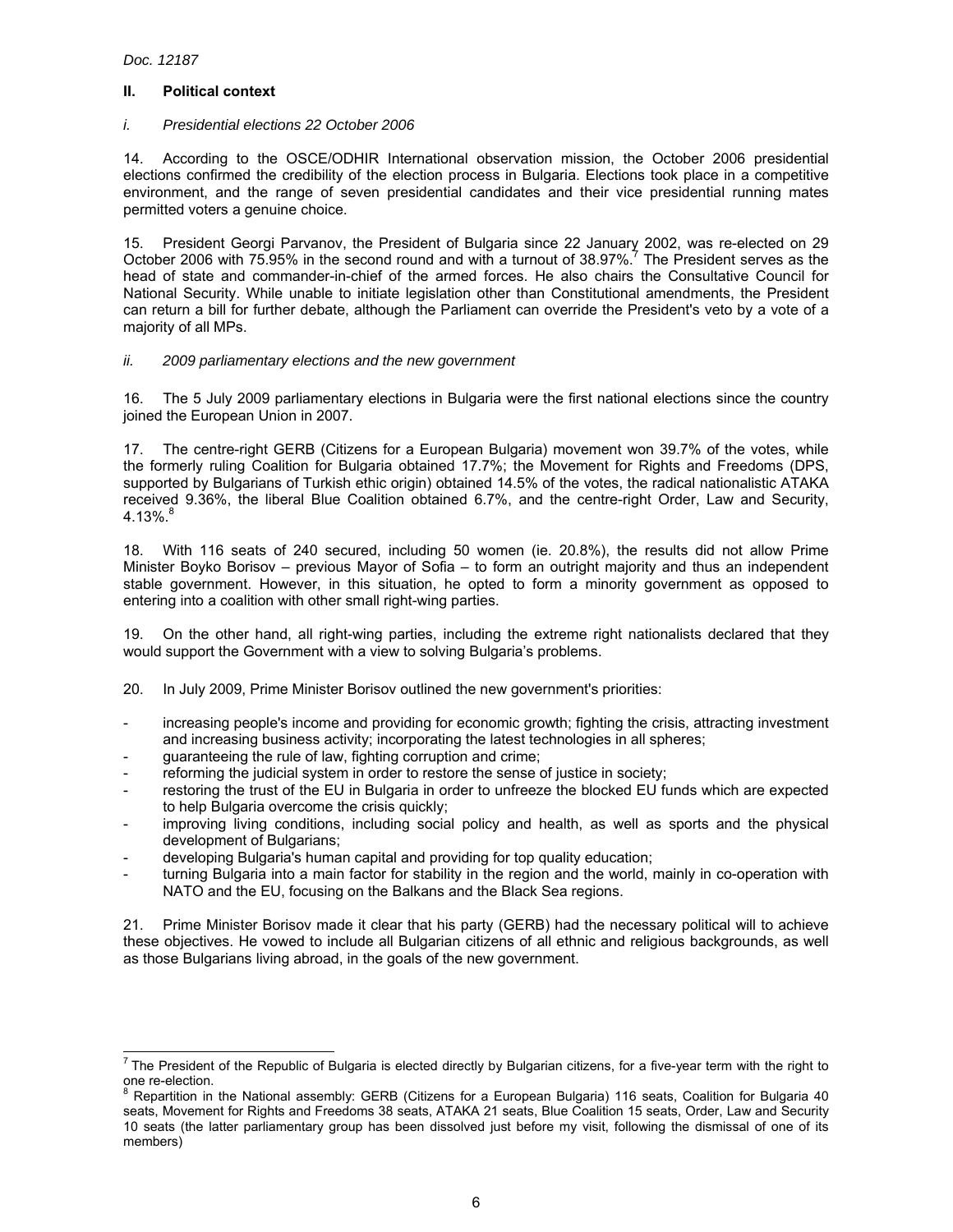## **III. Functioning of the judiciary**

22. The problem of judicial independence has to be viewed within the wider context of the reform of the judicial system in Bulgaria. The latter has been a slow process, with the Bulgarian judiciary having made a pendulum swing from a strongly government-subordinated justice machinery, inherited from the totalitarian system, to a largely unaccountable and anarchist judiciary today, which is seen as inefficient, nontransparent and corrupt. This view is further accentuated by the executive and legislative bodies that show persistent and widespread mistrust towards the judiciary and are reluctant to concede the existence of a truly independent judicial branch.

23. In February 2007, a package of constitutional amendments relating mainly to the judiciary was adopted. Regrettably, no expertise from the Council of Europe was sought prior to this adoption.<sup>9</sup> Now, the Ministers of Justice and of Interior have announced their intention to join efforts to review and implement the reform of the Penal Code. I called on the authorities to consult the European Commission for Democracy through Law (Venice Commission) for such an important reform, already at the stage of drafting. Justice Minister Popova showed great interest in Council of Europe assistance during our meeting in December 2009 and expressed his intention to consult the Venice Commission on these reforms.

24. The current leadership of the Ministry of Justice has expressed its readiness and desire to maintain closer collaboration with the Council of Europe with respect to planned legislative changes. The Ministry of Justice has taken steps in this direction and sent the Draft Act on Forfeiture in Favour of the State of Illegally Acquired Assets to the Venice Commission for an expert opinion. Also, during the meeting between Minister Popova and Mr Holovaty, the Bulgarian side's preparedness and willingness for closer collaboration with experts from the Council of Europe was expressed in connection with the drafting of the new Penal Code (it is referred to in the draft report as a "Criminal Procedure Code").

25. Following an exchange of views in May 2007 with the Bulgarian delegation on an information note prepared by the First Vice-Chair in the framework of the post-monitoring dialogue with Bulgaria<sup>10</sup>, and the comments thereon submitted by the Bulgarian authorities<sup>11</sup>, the Monitoring Committee decided to ask the opinion of the Venice Commission on the Bulgarian Constitution, in particular with respect to the amendments adopted in February 2007.

26. The Venice Commission held an exchange of views with the Minister of Justice of Bulgaria at its meeting of March 2008, during which the Minister submitted both oral and written observations.<sup>12</sup> In its opinion, adopted at that meeting<sup>13</sup>, the Venice Commission concluded that the provisions of the Constitution of Bulgaria, including its amendments of February 2007, were generally in conformity with European standards and in line with constitutional practice in other European states.

27. However, the Venice Commission considered that this did not mean that there was no room for further improvements in the text with respect to both the chapter on human rights and the one on the judiciary. According to its opinion, from the angle of the separation of powers, the role of the Minister of Justice as Chair of the Supreme Council, with the right of initiative, is problematic. The Minister's right to propose the budget may contradict the constitutional principle of the budgetary independence of the judiciary and membership in the Judicial Council should be incompatible with any representative mandate or political function.

28. According to Minister of Justice Popova, the steps taken to amend the Constitution to amend the role of the Minister of Justice in the supreme Judicial Council should not be undertaken at this stage because of the checks and monitoring by the European Commission. The entire Government's efforts are now focused on the fight against corruption and organised crime. It is not, however, impossible that such amendments would be initiated by this Cabinet at a later stage.

29. It should be ensured that, within the Supreme Judicial Council, judges, prosecutors and investigating magistrates cannot interfere with each other's affairs. Moreover, the probationary period of five years for new judges raises serious difficulties for judicial independence and the Inspectors are given too broad powers, with the risk of interference in the administration of justice.

 9 See Opinion no. 444 / 2007 CDL-AD(2008)009 Opinion on the Constitution of Bulgaria adopted by the Venice Commission at its 74th plenary session (Venice, 14-15 March 2008).

<sup>&</sup>lt;sup>10</sup> Document AS/Mon (2006) 26.<br><sup>11</sup> Document AS/Mon (2007) 13.<br><sup>12</sup> Document CDL(2008)035.<br><sup>13</sup> Document CDL(2008)009.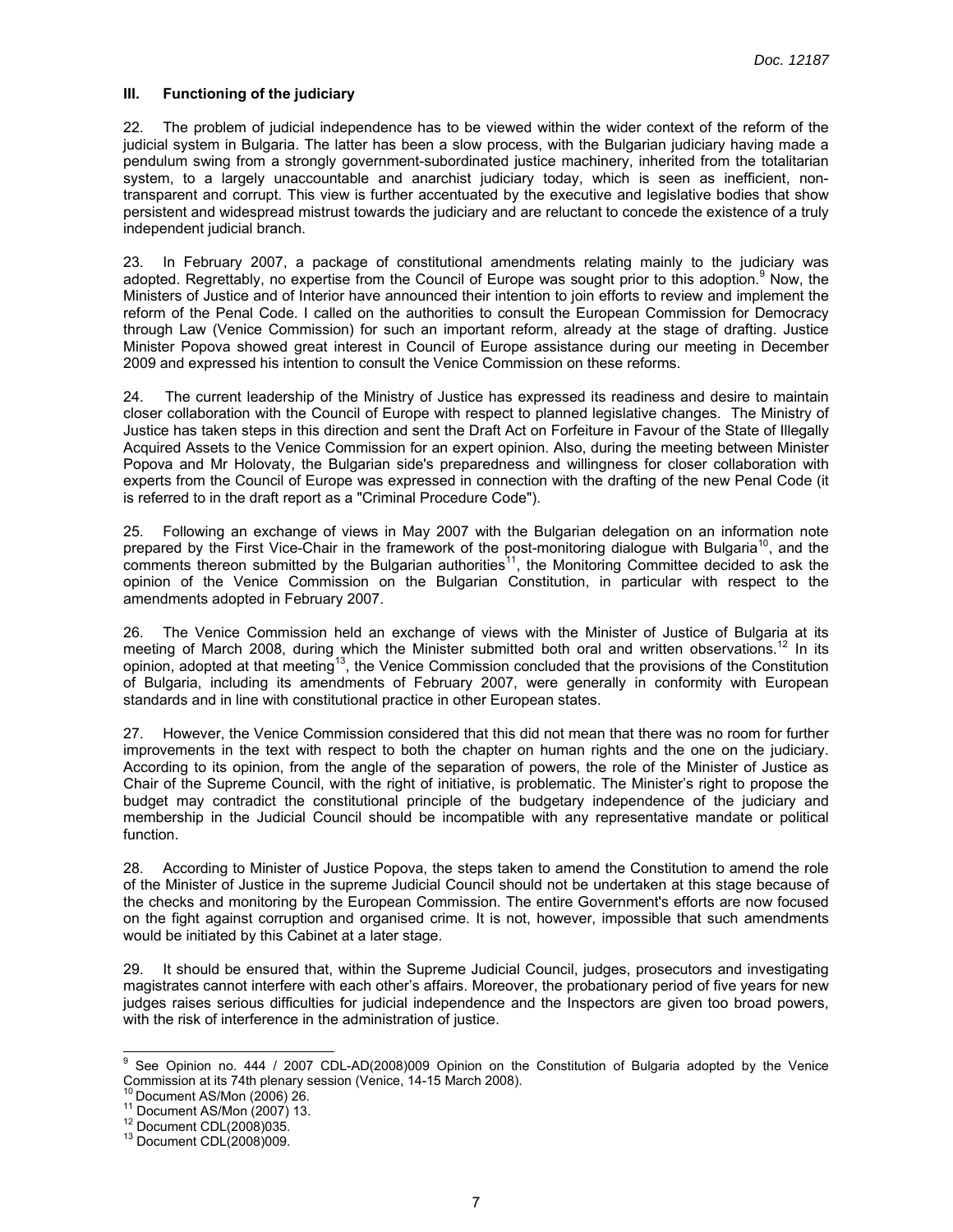30. According to the Venice Commission, the 2007 provisions of the Constitution relating to civil and criminal immunity in the judiciary are in line with previous recommendations and are to be welcomed.

31. On the other hand, the difficulties relating to the structure of the Supreme Judicial Council have not been addressed since the earlier Venice Commission opinions. The Commission, in its opinion, recognises that the permanent status of the members of the Supreme Judicial Council, its administrative and financial independence and the terms of office of the members, which are quite separate from that of Parliament, enhance the conditions of independence also of the 11 members elected by Parliament. Nonetheless, the following comment from the Opinion of 22-23 March 1999<sup>14</sup> remains relevant:

*"30. The composition of the Council as set out in the Act is not in itself objectionable. It could work perfectly well in an established democracy where the administration of justice is by and large above conflict of party politics and where the independence of the Judiciary is very pronounced and well established. In such a situation, one would not expect the representatives of Parliament on the Council to be elected strictly on party lines and in any event, even if that were to happen, those elected would not feel in any way committed to act under instructions or directives from the party that elected them.*

*31. The Venice Commission considers that even though the Supreme Judicial Council may not in fact have been politicised it is undesirable that there should even be the appearance of politicisation in the procedures for its election. In each of the two most recent elections for the parliamentary component of the Supreme Judicial Council, under two different Governments the respective opposition parties did not participate with the result that on each occasion the parliamentary component of the Supreme Judicial Council was elected exclusively by representatives of the governing parties.* 

*32. A high degree of consensus in relation to the election of this component should be sought. The Bulgarian Parliament discusses nominations in advance of the vote in the plenary in a parliamentary committee. Such a mechanism should be capable of being used to ensure appropriate opposition involvement in elections to the Supreme Judicial Council*."

32. A previous key recommendation, which was to provide for an election of the parliamentary component of the Supreme Judicial Council by a qualified majority to enable a certain representation from the opposition, has not been implemented. During our meeting, Justice Minister Popova expressed her opinion and supported my conclusions that a qualified majority is always a symbol of a more democratic and nonpoliticised election.

33. Eleven members are still elected by Parliament while it remains possible for a simple majority in Parliament to elect all of these members. One solution might be to have only one third of the members of the Council elected by Parliament with a qualified majority.

34. The Venice Commission welcomed the constructive reaction of the Bulgarian authorities to its opinion and expressed its readiness for further co-operation with them as well as with the Parliamentary Assembly.

35. During my first visit in November 2008, I was surprised to find that legal proceedings involving the staff of the Ministry of the Interior and members of the police forces were brought before the military court system. The Sofia Military Appellate Court was the court of final appeal for such cases, which presented obvious problems in relation to the provision of fair trials. Therefore I warmly welcome the modification of the Criminal Procedure Code which came about in December 2008, abolishing the obligation for civilians to file lawsuits against police in military courts.

36. In its judgment of 5 November 2009 on the case *Kolevi vs. Bulgaria15*, the European Court of Human Rights decided there were violations of Article 5 § 3 (to be brought promptly before a judge or other officer authorised by law to exercise judicial power), Article 5 § 1 and 5 § 3 (unlawful and lengthy deprivation of liberty), Article 5 § 4 (appeal against detention examined speedily) and Article 2 of the Convention (ineffective investigation and lack of the requisite independence). In the Court's opinion, the fact that the Government have not shown that at least some of the numerous grave allegations made during the relevant period against Mr F., the Chief Public Prosecutor, were ever investigated, is highly relevant in the present case as it corroborates the applicant's allegation concerning the absence in Bulgarian law of sufficient

 $\overline{a}$ <sup>14</sup> Document CDL-INF(1999)005<sup>e</sup>

 $15$  Application No. 1108/2002.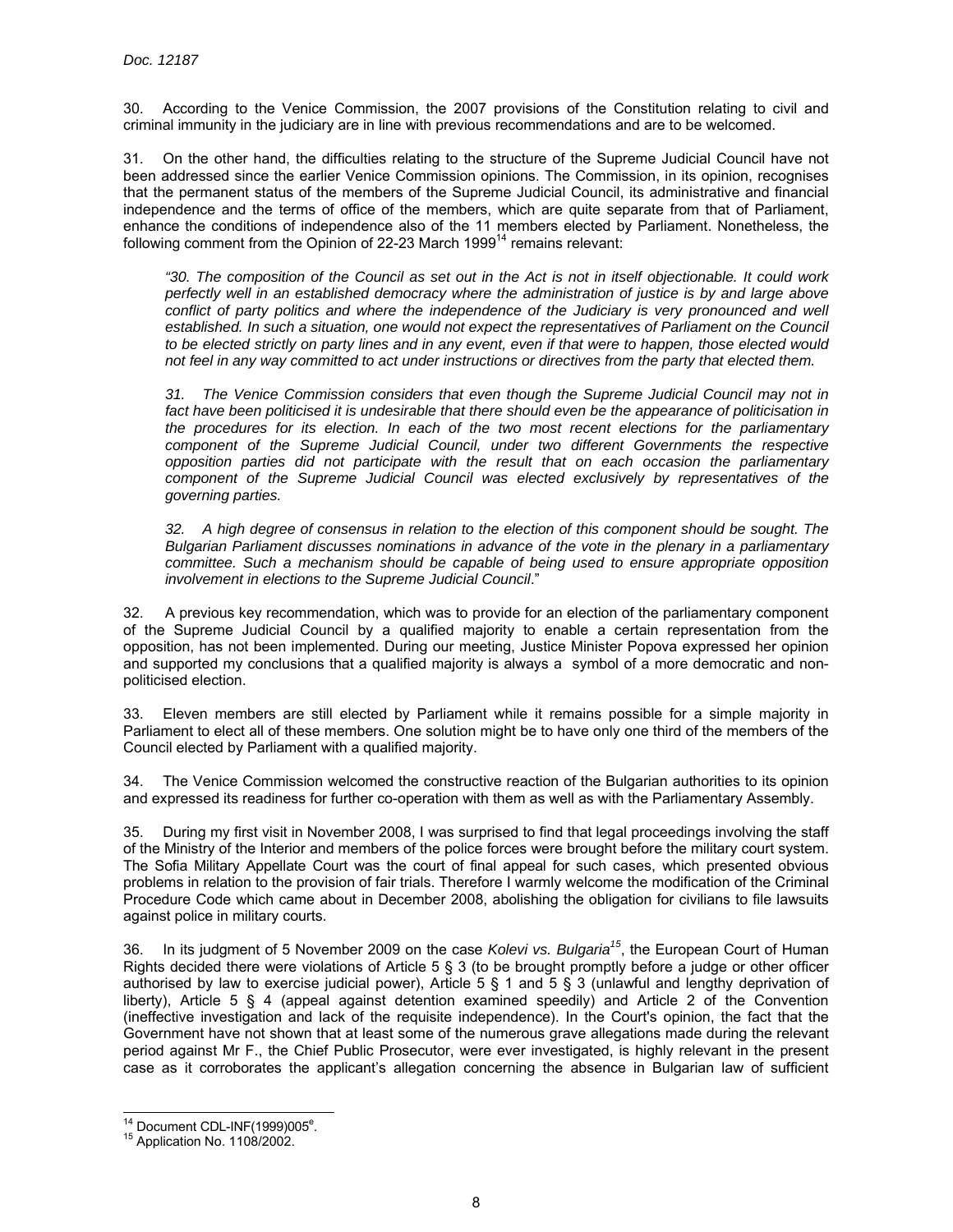guarantees for an independent investigation into offences of which the Chief Public Prosecutor or other highranking officials close to him may be suspected.

37. As regards judges' training, I was also surprised to find that judges are trained only after their appointment and that there is no system of evaluation of their competencies. Obviously, this, added to the widespread perception of corruption, gives rise to deep mistrust towards the judiciary. I can only but encourage co-operation with the Council of Europe for the training of judges.

38. As a matter of fact, the judiciary remains stigmatised by the lengthy preliminary proceedings in the criminal justice system, the low number of proceedings against high-level officials and civil servants involved in corruption cases and the non-execution of the Strasbourg Court judgments due to a low rate of reopening of criminal court cases following a judgment of the Strasbourg Court and to the absence of legal provisions enabling thus to be done in civil cases until last June.

39. As regards the length of proceedings, in December 2009, the Chairman of the Supreme Court informed me that, since our last meeting in 2008, a specific committee had been set up to examine this problem. It has come up with proposals for amending the legislation by establishing reserve lawyers, which would allow the problem of absenteeism in the Court to be eradicated, which is a major reason for delays in proceedings. In its comments of March 2010, the Supreme Court also pointed out its activities in issuing interpretative decisions through which it resolves contradictions in the application of substantive and adjective law and provides instructions for its uniform application by all [domestic] courts. Exercising this power, in 2009 the Supreme Court of Cassation issued its Interpretative Judgement No. 1, thereby instructing all courts on matters related to the Code of Civil Procedure provisions governing the "expedited procedure". This body of law is new to Bulgarian criminal jurisdiction and was introduced into the Code of Civil Procedure in 2006. It provides plaintiffs with an option to waive the collection of certain evidence or waive a judicial inquiry in its entirety. In this way, the court trial phase of criminal proceedings is considerably shorter which reduces the overall length of the criminal process. The initial difficulties courts had with the application of this new body of law following its introduction were overcome with the instructions issued by the Supreme Court of Cassation. This helped considerably increase the instances of its application which allows for many of the cases to be finalised within shorter deadlines.

#### **IV. Independence of the media from the executive**

 $\overline{a}$ 

40. After her last visit, my predecessor, Mrs Severinsen, had concluded that the problem of media independence vis-à-vis the executive or legislative authority seems to have been solved, at least at the legislative level, with the adoption and the subsequent coming into effect of the Television and Radio Act (TRA), in January 2005. The amended provisions have extended the independence of the Council of Electronic Media (CEM)<sup>16</sup> through a system of rotation (three of its nine members changing every two years) and the irrevocability of its members, as well as by a clause according to which no member of the CEM can be recruited to managerial positions in other public radio and TV broadcasting entities. This independent body has also been given the authority to elect the heads of the Bulgarian National Radio and the Bulgarian National Television companies.

41. However, the fact that major media are ruled by persons with important political influence contributes to a climate of mistrust towards the media and the perception of their lack of independence from the executive, as well as from all spheres of influence. Furthermore, the recent reports of murders and of physical assaults of journalists raise major concern in Bulgaria.

42. Physical assaults, threats and harassment of investigative journalists are reported. Freedom of the press has to be guaranteed and cases of violence and harassment against journalists thoroughly investigated.

43. I was dismayed to hear that former Interior Minister Rumen Petkov publicly insulted journalist Jurgen Roth and called for violence against him on 11 November 2008, less than a month after Ognyan Stefanov, editor of the news website Frognews, was seriously injured in a murder attempt. On this case, it is regrettable that investigations have not yet led to any prosecution and I hope light will shortly be shed on this case and the perpetrators will be duly prosecuted.

 $16$  Originally set up in 2002, this body is an independent specialised authority in charge of the regulation of radio and TV broadcasting in the country by registration and licensing of the radio and TV operators and by supervising exclusively whether the radio and TV operators abide to the regulations.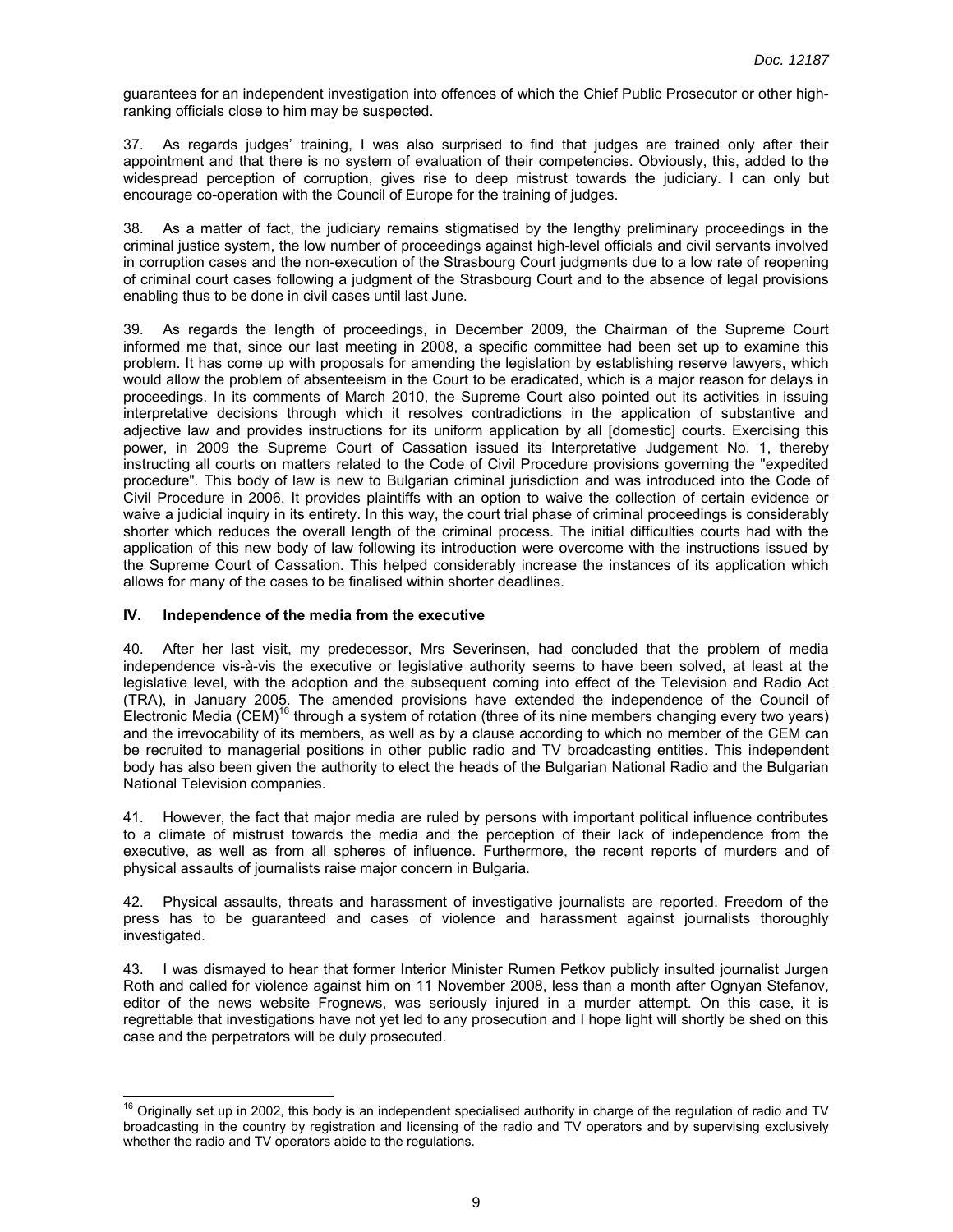44. During my first visit in November 2008, some representatives of the opposition regretted that there was no media law, thus leaving a number of pending questions open to corporate influence and criminal activities. They claimed that the recent law on electronic media only dealt with technical issues and did not guarantee the independence of the work of journalists in practice, even though it was enshrined in the Constitution.

45. Most recently, members of the parliament and opposition group of the Coalition for Bulgaria and of the Monitoring Committee of the Parliamentary Assembly also informed the Monitoring Committee about attempts to influence media, both the regulatory bodies and the media themselves. According to them, the concentration of property in the media sector continues, making corporate interests of some media susceptible to political pressure and thus weakening the independence of the media in society.

46. Although a media law is not a common standard in all Council of Europe member states, I suggest that the National Assembly organise a debate on this issue and consider drafting a law which would address the issue of media group concentration and set standards for media independence from any kind of political or financial influence. The Bulgarian authorities should seek Council of Europe expertise in this field.

## **V. Rights of persons belonging to national minorities**

47. Under the Constitution, all citizens are equal before the law, irrespective of ethnic, religious and linguistic status.<sup>17</sup> At the beginning of 2004, a Protection from Discrimination Act came into force and, in 2005, a Commission for Protection from Discrimination was set up. This Act was welcomed as a tool which offers protection for the victims of discrimination and allows transposition of EU directives into Bulgarian legislation.

48. The overall minority situation in the country is generally fairly satisfactory. Historically, ethnic Turks and Roma were the two biggest groups subjected to discrimination. Between 1984 and 1989, the Turkish minority living in Bulgaria was subject to human rights violations on an unprecedented scale. Since the 1990s, however, the situation of ethnic Turks has considerably improved. The Movement for Rights and Freedoms, a political party composed mostly of ethnic Turks, has been in two consecutive government coalitions now. The community is represented by 38 members out of 240 in the National Assembly and is also represented in local municipalities.

49. According to data for 2007 presented by the Max Planck Institute and the Institute of Sociology at the Bulgarian Academy of Sciences, the rate of unemployment stood at 7.6% among persons of Bulgarian ethnic origin, 26.8% for persons from the Turkish minority and at 48,3% among persons belonging to the Roma minority.

50. The Roma situation, on the contrary, continues to be of concern. On this specific issue, I refer to the report on the situation of Roma in Europe (Doc. 12174), being prepared by the Committee on Legal Affairs and Human Rights, and which should be debated in the Assembly in April 2010. According to his report, in Bulgaria, enrolment rates of Roma children in schools are significantly lower than those of children from the majority. Furthermore, segregated schools (with mostly Roma children), which are in charge of the education of 70% of Roma children, have poorer infrastructures and less resources and materials than the mainstream schools. According to the 2001 census, 18.1% of the Roma were illiterate.

51. The Decade of Roma Inclusion action plans (2005-2015), did lead to some improvements in recent years of the situation but efforts must be continued, namely in the field of housing conditions and access to education and employment<sup>18</sup> to which the new government should commit itself.

52. In *European Roma Rights Centre (ERRC) v. Bulgaria*19, the European Committee on Social Rights found a violation of Article 16 of the revised European Social Charter regarding the housing conditions and the circumstances of eviction of Roma families, together with a violation of Article E (non-discrimination). In its Resolution CM/ResChS(2007)2 on Collective Complaint No. 31/2005 by the European Roma Rights Centre against Bulgaria, the Committee of Ministers looks forward to Bulgaria reporting, on the occasion of the submission of the next report concerning the relevant provisions of the European Social Charter

<sup>&</sup>lt;sup>17</sup> Article 6, paragraph 2 of the Bulgarian Constitution.

<sup>&</sup>lt;sup>18</sup> Human rights NGOs regretted that the GERB party campaign promises to allocate posts in the administration to Romas has not yet been held.

<sup>19</sup> Complaint No. 31/2005, decision on the merits, 18 October 2006.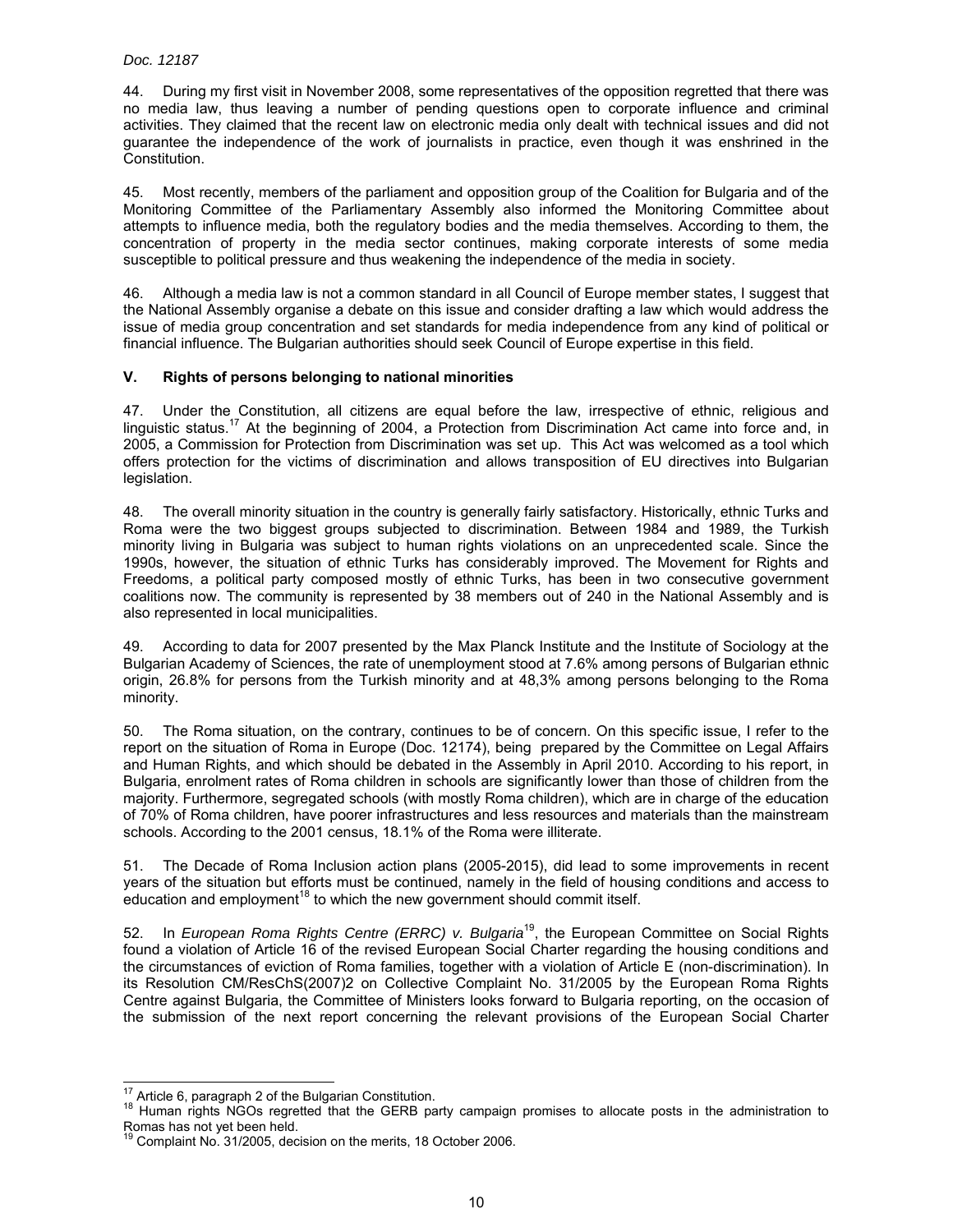(revised), that the situation has improved, and keeping the Committee of Ministers regularly informed of all progress made. This country report should be published in spring 2010.<sup>20</sup>

53. In this context, I was dismayed to find out that the new government moved the National Council for cooperation on Ethnic and Demographic Issues which was set up 10 years ago under the responsibility of the Council of Ministers, thus abolishing the only proper institution dealing with Romas issue, transferring it to a unit of two persons in the Ministry of Labour. I am convinced that the human rights issues of Romas require a global approach and active support from the government.

54. The Bulgarian authorities are reluctant to recognise the distinct ethnic identity of the approximately 5,000 Macedonians living in Bulgaria. There have been reports of occasional infringements of the freedom of peaceful assembly and freedom of association of this ethnic group, but my tight programme did not allow me to meet their representatives. In their comments of March 2010, the Bulgarian authorities recalled that Bulgaria adheres to the principle that the affiliation of a person to one group or another is determined by the freely expressed will of the person concerned. Accordingly, they point out that the existence of Bulgarian citizens who identify themselves as "Macedonians" has been duly recorded in the official results of the population census: a total of 5,017 by 1 March 2001. However, only 3,109 of them declared that their mother tongue is Macedonian. The remaining 1,908 declared Bulgarian as their mother tongue. The data are in the public domain. This objective fact does not need any additional act of "recognition" whatsoever on the part of the Bulgarian authorities.

55. According to the Ministry of Foreign Affairs, in Bulgaria, persons belonging to religious, linguistic or ethnic groups, including those who identify themselves as "Macedonians", are guaranteed all rights and freedoms enjoyed by all Bulgarian citizens, without any discrimination whatsoever.

56. As regards, the execution of the judgment of the European Court of Human Rights in the case of the *United Macedonian Organisation Ilinden - Pirin and others*, this has been pending for a long time. However, on 1 December 2009, the Committee of Ministers adopted the final resolution on the execution of the UMO Ilinden case.<sup>21</sup> In its comments of March 2010, the Ministry of Foreign Affairs wished to stress that the above judgment of the European Court of Human Rights does not give rise to an obligation for the Bulgarian side to automatically register UMO Ilinden - PIRIN as a political party. The matter of registration of any party is entirely within the competence of the court, in accordance with the Political Parties Act. The Bulgarian authorities claim that all avenues for registration on the basis of the effective Political Parties Act were open and remain open - to the applicants, regardless of their ethnic self-identification, without restrictions, on an equal footing with all Bulgarian citizens. The requirements of the Political Parties Act are clear and apply to everybody without exception.

57. The case concerned the dissolution of a political party aimed at achieving "the recognition of the Macedonian minority in Bulgaria" and relates to freedom of association of groups of people standing for such recognition. In its judgment of 20 October 2005, the Strasbourg Court found that the dissolution of the political party Umo Ilinden-Pirin in 2000 violated Article 11 of the Convention as nothing in the party's programme or in the declarations of its leaders had challenged the principles of democracy. Two reregistration attempts by the political party – with the same name and statutes as that unjustifiably dissolved – have failed since the Court's judgment. A third is under consideration.

58. In its final resolution, the Committee of Ministers concludes: "underlying in this context that the Political Parties Act, as modified in January 2009, reduced from 5000 to 2500 the level of members required to form a political party and that this new level seems, in addition, likely to resolve the problems encountered by the applicants in forming their party in conformity with the requirement of the 2005 Political Parties Act. […] it seems that the applicants can at present apply for the registration of their party in proceedings which are in conformity with Article 11 of the Convention. […] the general measures [taken],and in particular the awareness-raising measures taken by the Bulgarian authorities to ensure that applicable domestic law [are]

 $\overline{a}$ 

 $^{20}$  In a subsequent complaint also lodged by the European Roma Rights Centre against Bulgaria (Complaint No. 46/2007), the ECSR found further violations of the rights of Roma under the Charter. In this case the Committee held, inter alia, that the failure of the authorities to take appropriate measures to address the exclusion, marginalisation and environmental hazards which Romani communities are exposed to in Bulgaria, as well as the problems encountered by many Roma in accessing health care services, constituted a breach of Article 11§§ 1, 2 and 3 of the Revised Charter in conjunction with Article E. The Committee of Ministers is scheduled to decide on the follow-up to this decision in early

<sup>2010.&</sup>lt;br><sup>21</sup> For further details on this case, please see AS/Jur (2008) 24 on implementation of judgments of the European Court of Human Rights, introductory memorandum by the rapporteur, Mr Christos Pourgourides, Cyprus, EPP/CD.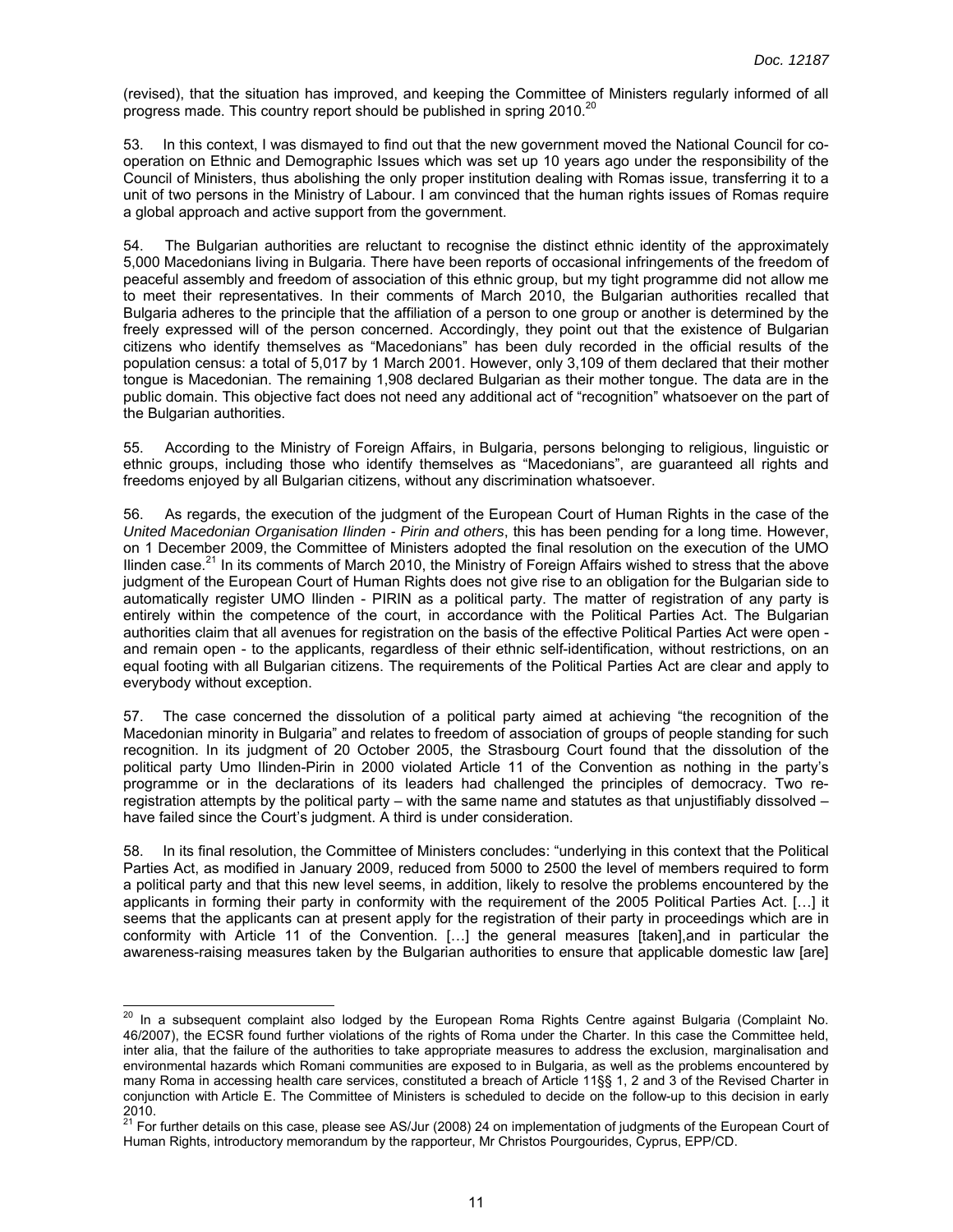interpreted in conformity with the Convention and thus [should] prevent violations similar to that found by the European Court.<sup>22</sup>

59. Moreover, the Venice Commission, in its Opinion on the Constitution of Bulgaria from  $2008^{23}$ , expressed its concern "that […] provisions [in the constitution] could be used to prevent minority linguistic, ethnic or religious groups from organising themselves at all" and suggested "to amend some of the above mentioned provisions in the Constitution by softening their wording in order to convey an open attitude towards minorities also in the language used in the Constitution".

60. According to the information presented in the opinion of the Advisory Committee on the Framework Convention for the Protection of National Minorities<sup>24</sup> "teaching of the languages of persons belonging to minorities within the compulsory curriculum remains limited, and their use as languages of instruction is virtually non-existent". In its Resolution on the implementation of the Framework Convention for the Protection of National Minorities by Bulgaria<sup>25</sup>, the Committee of Ministers concluded that "additional efforts are expected from the State as regards teaching of and in the languages of persons belonging to minorities as well as in order to promote knowledge of the culture and identity of minorities and foster intercultural dialogue and tolerance through education". In its comments of March 2010, the Ministry of Foreign Affairs noted that Bulgaria has taken a number of measures and has made substantial progress in this respect, including the creation, within the Ministry of Education and Science, of a special department, charged with the development of mechanisms for instruction and teaching of children and pupils with intercultural elements; overcoming the negative stereotypes and prejudice in respect of persons who are different; sensitizing children and pupils and cultivating skills to strengthen solidarity in a multi-cultural environment; raising the self-esteem of children and pupils in respect of their cultural identity.

61. According to the same report, the implementation of the Framework Convention remains problematic, as is the use of languages of persons belonging to minorities, be it in dealings with the administrative authorities or in criminal proceedings. It is regrettable that no changes to the legislative provisions have been made.

62. Bulgaria has neither signed nor ratified the European Charter for Regional and Minority Languages. This question was raised with the national authorities but answers remained vague or evasive. I therefore have to ask the Bulgarian delegation to provide me with more information on the obstacles that impede the signing and ratification of the above-mentioned Council of Europe Charter. According to their written comments of March 2010, the existing lack of correspondence in respect of essential terms is a serious impediment to a possible signature and ratification of the Charter by Bulgaria. At the same time, it should be noted that Bulgaria is party to the Framework Convention for the Protection of National Minorities of the Council of Europe, which covers in more general terms a large part of the issues treated in the Charter. At present Bulgaria prioritises the effective application of the principles enshrined in the Framework Convention, including a further improvement of national legislation and the taking of the practical measures necessary to this end.

63. A delegation of the Advisory Committee on the Framework Convention for the Protection of National Minorities visited Bulgaria from 28 September to 2 October 2009 in the context of the monitoring of the implementation of this convention in Bulgaria. Bulgaria submitted its second State Report under the Framework Convention in November 2007. Following its visit, the Advisory Committee will adopt its own report (Opinion) in Spring 2010, which will be sent to the Bulgarian Government for comments. The Committee of Ministers of the Council of Europe will then adopt conclusions and recommendations in respect of Bulgaria.

64. Furthermore, hate speech towards the representatives of the Roma and Muslim communities in the last elections and later have been reported.<sup>26</sup> Openly racist language has been used with impunity in the

 $\overline{a}$ <sup>22</sup> Resolution CM/ResDH(2009)1201 Adopted by the Committee of Ministers on 3 December 2009 at the 1072<sup>nd</sup> meeting of the Ministers' Deputies on the Execution of the judgment of the European Court of Human Rights, United Macedonian Organisation Ilinden – PIRIN and others against Bulgaria, (Application No. 59489/00, judgment of 20 October 2005, final on 20 January 2006.

Opinion on the constitution of Bulgaria no. 444 / 2007CDL-AD(2008)009 Or. Engl. adopted at the 74<sup>th</sup> Plenary Session of the Venice Commission on 14-15 March 2008.

<sup>&</sup>lt;sup>24</sup> Opinion on Bulgaria, adopted on 27 May 2004, and made public on 5 April 2006, Doc. ACFC/OP/I(2006)001.<br><sup>25</sup> ResCMN(2006)3, adopted by the Committee of Ministers on 5 April 2006 at the 961<sup>st</sup> meeting of the Ministers Deputies.<br><sup>26</sup> SKAT TV continues to broadcast intolerant and discriminatory views against persons belonging to Roma and Turkish

ethnic minorities and other private broadcasters (BBT cable TV) are also notorious for their use of extremely aggressive and abusive language against Roma and other minorities.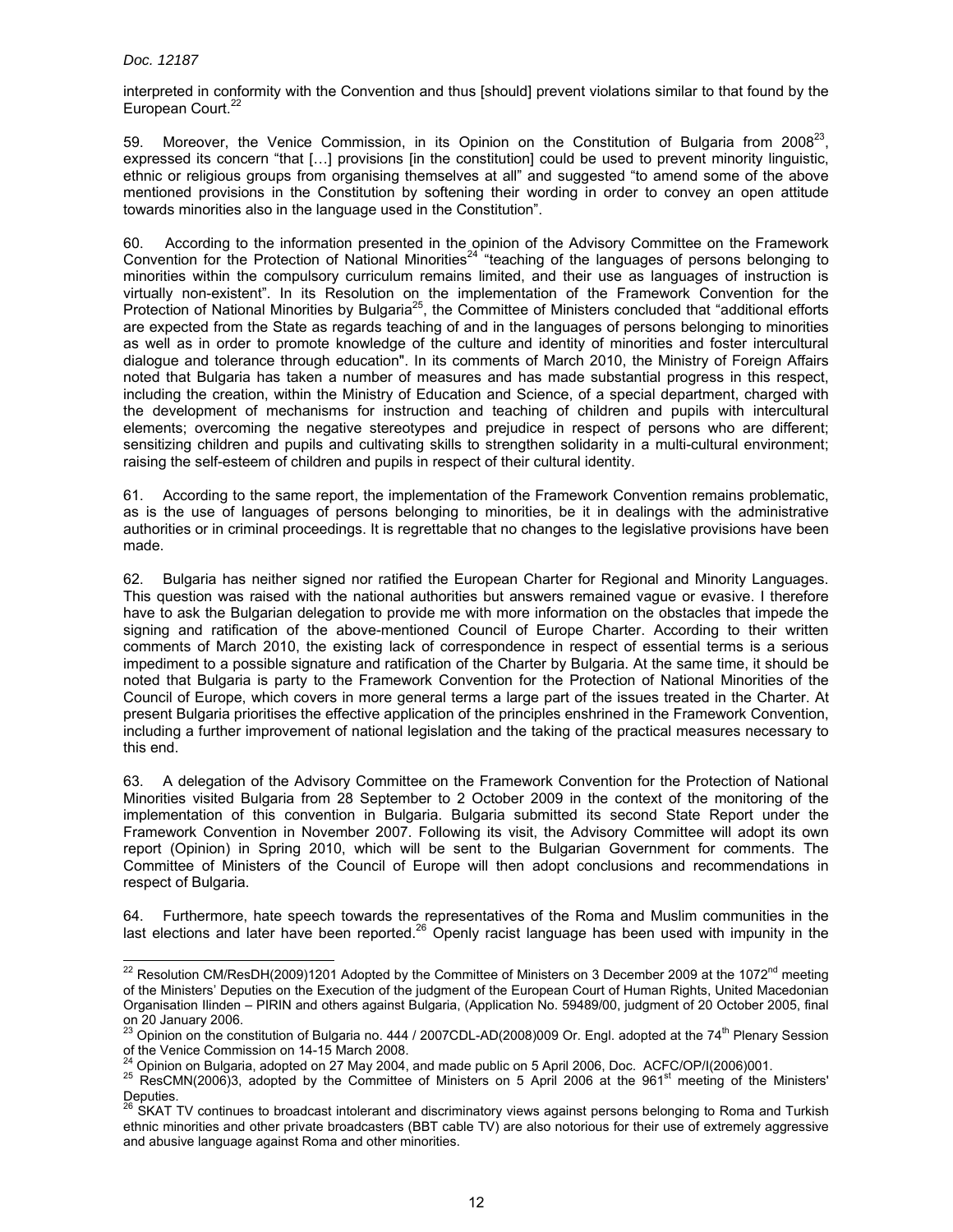printed media<sup>27</sup>, which stereotype Roma and attack the dignity of the Roma. Actions are to be taken by government to foster tolerance and mutual respect, including an exemplary attitude from political leaders. Public statements of members of the government attacking minorities or their religious practices or even against the outgoing majority from the Socialist party (BSP) are regularly reported. This creates a bad rhetoric to say the least and exposes society to division. This is intolerable in a Council of Europe and EU member State.

65. The Criminal Code was amended in April 2009 to add incitement in speech to ethnic hostility or hatred, print or other mass media, or through electronic information systems, or through other means to the provision on propaganda and incitement to racial or national hostility or hatred or to racial discrimination. The penalty was also increased to imprisonment of up to four years (from a maximum penalty of three years imprisonment) and the maximum fine was increased to 10000 Levs (~5.000 Euro). This development is welcome and I must stress that systematic prosecution of perpetrators of acts of violence or discrimination or speech – be they from law enforcement bodies or non-states actors – can only lead to their eradication.

66. Furthermore, it is to be noted that the Council for Electronic Media (CEM), in its capacity as an independent regulator has been given the task of supervising the activities of radio and television and should use its right to sanction in this regard.<sup>28</sup>

67. I was informed during my last visit that the Bulgarian parliament rejected the 2008 activity report of the Commission for Protection against Discrimination, contesting the use of public funds and asking for detailed information, arguing that the Commission had spent millions but had only taken action on cases of discrimination four times in 2008. The Bulgarian Socialist Party (BSP) MPs and the ethnic Turkish Movement for Rights and Freedoms (DPS) both defended the Commission for Protection against Discrimination while the governing centre-right Citizens for European Development of Bulgaria (GERB) the nationalist party ATAKA and the rightist 'Blue Coalition' strongly criticized the report before it was finally rejected.

68. I can only regret the putting into question of this institution and I invite the government to support it, even if its funding should be monitored more closely as all public funds in a country weakened by corruption. It is furthermore regrettable that the debate on this institution has been politicised.

69. During his visit to Bulgaria on 3 - 5 November 2009, the Council of Europe Commissioner for Human Rights, Thomas Hammarberg, assessed progress in the protection of the rights of minorities and disadvantaged children in Bulgaria. Bulgaria is expected to take into consideration the recommendations of Council of Europe Human Rights Commissioner presented in its report from February 2010.

## **VI. Office of Ombudsperson**

70. The Parliamentary Ombudsman institution in Bulgaria was established by the Law on the Ombudsman which came into force on 1 January 2004. After a one-year delay and two failed attempts, the National Assembly elected Mr Ginyo Ganev, MP from the Coalition for Bulgaria, as the country's first national ombudsman, in April 2005. The Ombudsman is to submit an annual report on his activities to the National Assembly by 31 March every year and publish an annual bulletin on his activities.

71. During our meetings, Mr Ganev raised some issues regarding the independent functioning of the institution, such as the need to envisage an enhanced parliamentary majority for election and removal from office of the ombudsman. According to the law, legal persons can't apply. Constitutional amendments are needed in order allow legal persons to file complaints.

72. Moreover, the Ombudsman noted that there was a lack of independence from local self-government authorities of local ombudsmen or public mediators, whose establishment was allowed by amendments to the law on local self-government adopted in 2003. He suggested that the legal framework for local ombudspersons and public mediators be modified in order to strengthen their independence, providing at the same time for co-operation and support from the national Ombudsman.

73. In its comments, the Ombudsman institution considered that over the past 4 years the Ombudsman became an influential, authoritative and independent institution which built the needed administrative capacity and exercised systemic civil control on the authorities and on the administrations at all levels from the perspective of citizens' rights. The amendments to the Bulgarian Constitution in 2006 gave a

<sup>&</sup>lt;sup>27</sup> In particular in newspapers such as "Ataka", "Nova Zora", and "Novinar".

<sup>&</sup>lt;sup>28</sup> Sanctions can range from fines against the broadcasters in breach of the law to revocation of the broadcasting licence.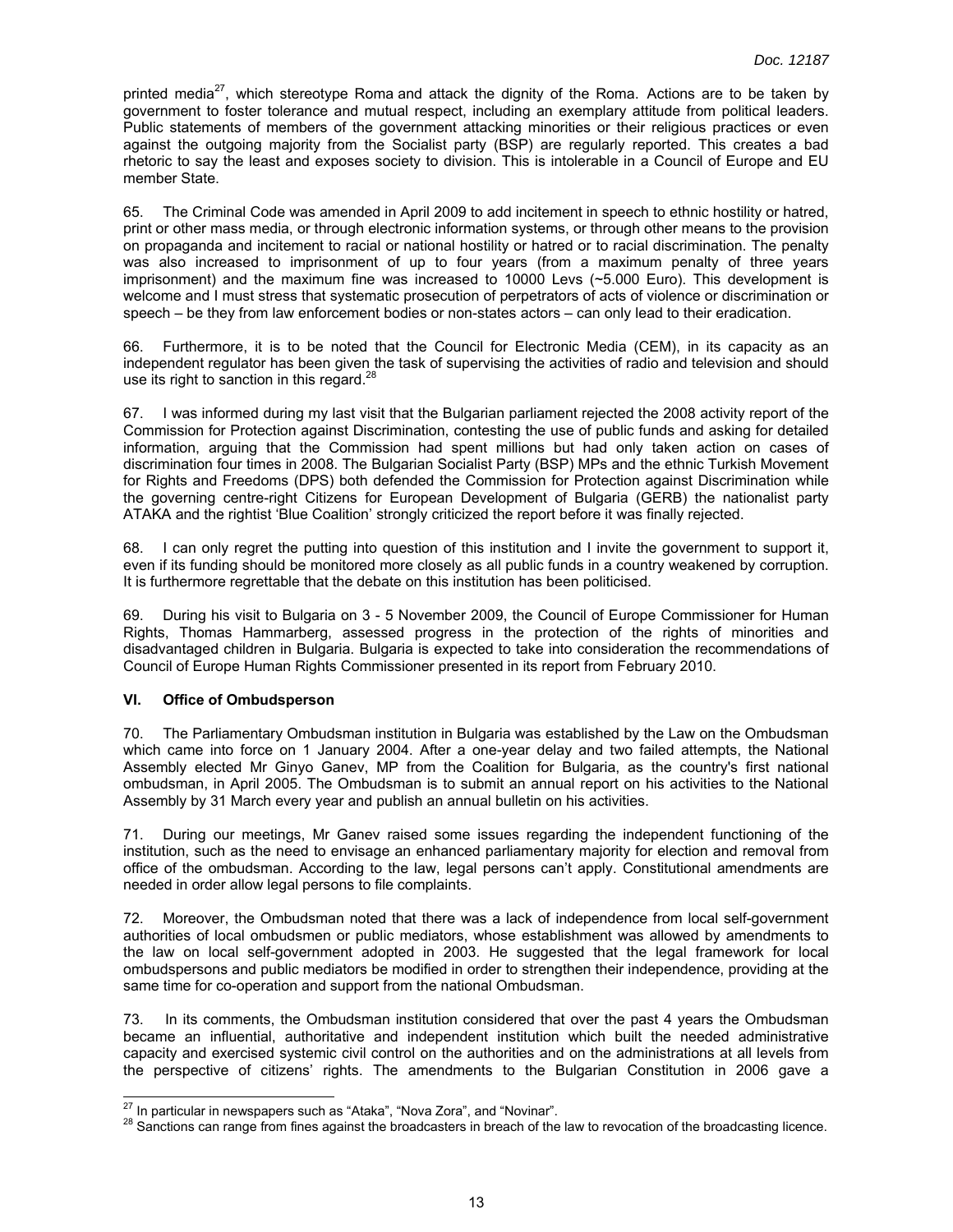constitutional dimension to the Ombudsman's status and thus further strengthened its independence. The amendments expanded the scope of prerogatives to effectively intervene to protect the rights of citizens with the provision that makes the Ombudsman free to directly approach the Constitutional Court whenever laws breach fundamental rights and freedoms.<sup>29</sup>

74. I recommend, as was already done by the Assembly in its Resolution 1615 (2003), that "exclusive and transparent procedures for appointment and dismissal [of the Ombudsperson] by parliament by a qualified majority of votes" be applied. I further recommend, along the lines with repeated recommendation from the Venice Commission, that the Parliamentary Ombudsperson's office be considered within the framework of a future constitutional revision so as to further consolidate and reinforce the efficiency of the Ombudsperson's institution.

## **VII. Efforts to combat corruption and police abuses**

#### *i. Anti-corruption measures*

75. Bulgaria remains a country with endemic corruption that has gained the ranks of the administration and the judiciary. In the past, the broad immunity enjoyed by judges was the cause of corruption within the judiciary. However, although such immunity has been reduced to a mere functional one, this has not solved the problem of judicial corruption.

76. On 26 November 2008, the European Commission decided to cut Bulgaria's access to 220 million Euros in EU funding as a sanction for its persistent failure to tackle corruption and organised crime. It had already frozen nearly 500 million Euros in aid to Bulgaria last summer for the continuing weaknesses in the country's control system and the cases of fraud and irregularities.

77. Upon accession to the EU, the Bulgarian authorities and the other EU member states recognised that far-reaching judicial reform and a "concerted effort to fight corruption and organised crime were necessary if Bulgarians were to be able to exercise their rights as EU citizens and benefit from all the opportunities, including financial support that EU membership would bring. More broadly, they recognised that principles which are at the heart of the EU – respect for the rule of law, mutual recognition and cooperating on the basis of a fundamental bargain of trust – could only be put into practice if these problems were tackled at source".<sup>30</sup>

78. Against this background, the European Commission and the other EU member states saw the need to closely co-operate with Bulgaria following accession to ensure that the necessary reforms were put in place to strengthen the judicial system and to fight corruption and organised crime. $31$ 

79. The Cooperation and Verification Mechanism (CVM) was set up by the European Commission to monitor progress and extend support in dealing with these shortcomings.

80. An inter-ministerial anti-corruption committee was set up in charge of coordinating government efforts to fight public corruption and organise public awareness campaigns. In January 2006, a Council to improve coordination between the anti-corruption committees of the National Assembly, the Council of Ministers and the Supreme Judicial Council was established.

81. During 2006, the Ministry of the Interior reported 451 complaints of police corruption, 179 of which were submitted to its hotline or website. The complaints resulted in 57 officers being fired and 81 officers being administratively sanctioned.<sup>32</sup> In its written comments of March 2010, the Ministry of the Interior recalled that the Act on Conflict of Interest entered into force on 1 January 2009, leading to the drafting of Methodological Guidelines on the prevention and elimination of conflicts of interest to the attention of all Ministry of Interior employees. Moreover, a Methodology for Assessment of Corruption Risks at Ministry of Interior units has been adopted as an administrative tool in the Ministry's efforts to prevent corruption. It comprises a complex multi-component indicator through which to analyze and provide an objective evaluation of the situation of any given unit. On this basis, proposals and recommendations are formulated to support and optimise the efforts of senior police officers to prevent and control corruption.

<sup>&</sup>lt;sup>29</sup> Statistical data on the Ombudsman activities is available in AS/Mon (2010) 08.

<sup>&</sup>lt;sup>30</sup> Report from the Commission to the European Parliament and the Council on progress in Bulgaria under the cooperation and verification mechanism, Brussels, 23 July 2008, COM(2008) 495 final.

See final report from the Commission to the European Parliament and the Council, on progress in Bulgaria under the co-operation and verification mechanism {sec(2009) 1074}, Brussels 22 July 2009 (com(2009) 402).<br><sup>32</sup> Idem.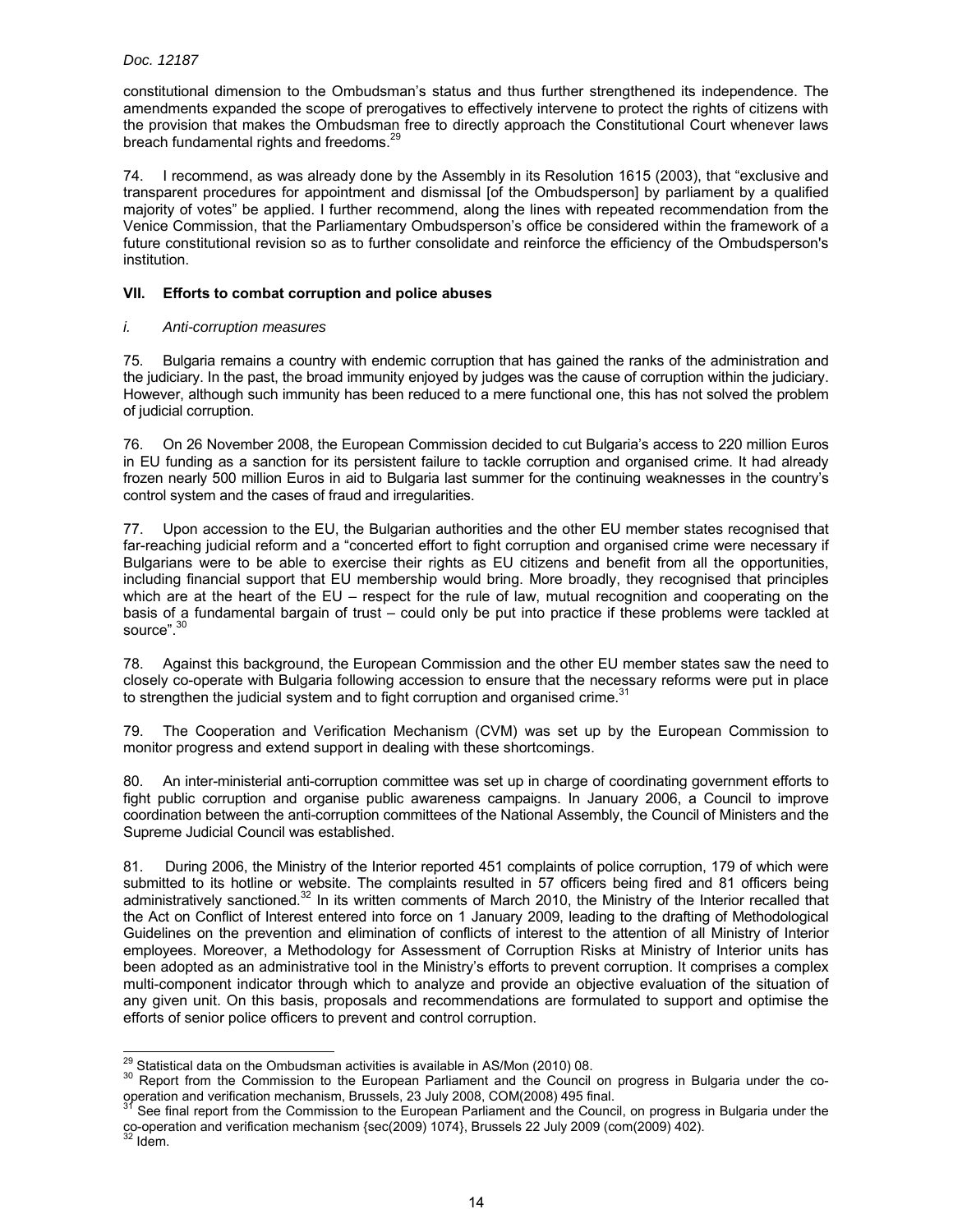82. In 2009, the Ministry of Interior received a total of 473 alerts for corruption behaviour and misconduct by Ministry of Interior's staff, out of which 68 on the anonymous phone line, 254 through the Internet site of the MoI Inspection Directorate, and 151 by mail. $^{33}$ 

83. Over the years, the Council of Europe has accompanied Bulgaria in its efforts to fight against corruption through its Group of States against Corruption (GRECO). In its compliance report, adopted on 1 June 2007 $^{34}$ , GRECO concluded that, during the second evaluation round, the Bulgarian authorities had implemented satisfactorily or dealt with in a satisfactory manner over half of the 11 recommendations GRECO had addressed to them. Three recommendations had been partly implemented and one had not been implemented. I wish to reiterate in particular the recommendation "to establish an adequate system of protection for those who, in good faith, report suspicions of corruption within the public administration, as well as to introduce training for public officials to report such suspicions" (partly implemented). GRECO also recommended to "introduce clear rules/guidelines for situations where civil servants move to the private sector, in order to avoid situations of conflict of interests" (not implemented).35 These recommendations were reported as implemented in 2009. $3$ 

84. As concerns the fight against organised crime, the National Assembly adopted at first reading amendments to the Penal Code and Criminal Procedure Code, the aim of which is to ensure expeditiousness and efficiency in criminal proceedings and avoid unnecessary technicalities. According to information provided by the Ministry of Interior in 2008 and 2009, there is a certain improvement. The number of registered crimes has dropped by 9% as compared to the same period of last year (13% for crimes against property, 15% for robberies and 14% for thefts). During 2008, the operations of 137 organised crime groups with 234 participants were uncovered wholly or partially. 110 persons were indicted of whom 12 were foreigners.

85. According to preliminary estimates from police statistics as at 7 January 2010, provided by the Ministry of the Interior in March 2010, in the area of the fight against organised crime, in 2009 there has been an improvement of 39.1% as compared to 2008. In 2009, a total of 176 organised criminal groups were detected in the country; these were engaged in criminal activities throughout the territory of the country, EU Member States and countries from outside the EU. The number of reported crimes in 2009 has increased by 6.42% as compared to 2008 (in crimes against property there was a 4.41% increase, 13.8% for robberies 5.8% for theft; there has been a decrease in the number of crimes against the person – 2.8%, and murders by 5.2%).

86. The endemic corruption and perception of lack of action by the government is believed to be one of the reasons for failure of the Socialist government to win the 2009 elections again. The GERB party based its electoral campaign on this topic and its will to crack down on corruption in a considerable way. During our meetings, representatives of the government confirmed their commitments and stressed the very high expectations of the people in this regard.

87. I encourage the new Bulgarian government and competent authorities to closely follow up and implement the recommendations made by both the European Commission and GRECO with a view to speeding up the implementation of the anti-corruption reform and adopting a more proactive approach in tackling organised crime networks.

#### *ii. Police abuses*

88. Although human rights training is mandatory at the police academy and officers' schools, human rights abuses by the police continue. Impunity remains a problem, as the lack of accountability inhibits government attempts to address such abuses. According to the Ministry of Interior, one of the objectives included every year in the Working Plan of the Standing Committee on Human Rights and Police Ethics with the Ministry of Interior is to study European Court of Human Rights judgements on Ministry of Interior-related Bulgarian cases and the planning of measures not to allow new violations. This subject is also included in the curricula of the Ministry of Interior Academy.

<sup>&</sup>lt;sup>33</sup> For further statistics, see comments by Ministry of Interior, in AS/Mon (2010) 08.

<sup>&</sup>lt;sup>34</sup> Greco RC-II (2007) 4.<br><sup>35</sup> Idem.<br><sup>35</sup> Addendum to the Compliance Report on Bulgaria adopted by GRECO at its meeting 29 June – 2 July 2009", Greco RC-II (2007) 4E.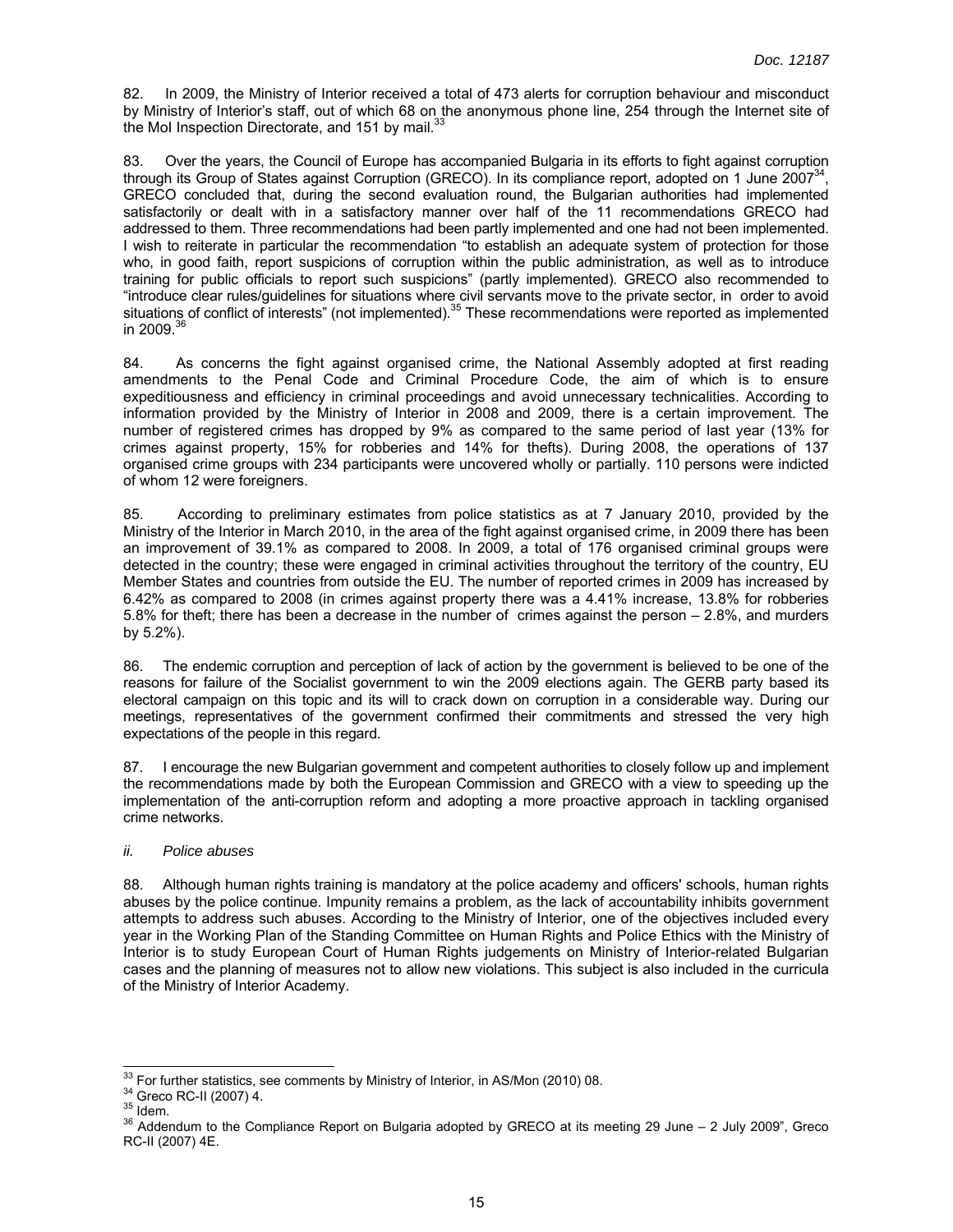89. According to the report of the European Committee for the Prevention of Torture and Inhuman or Degrading Treatment or Punishment (CPT) on its 2006 visit to Bulgaria<sup>37</sup>, 94% of the cases of police violence into which the Military Prosecutor's Office had carried out preliminary inquiries had been notified by the victims or their relatives. This suggests that prosecutors rarely use their ex-officio powers to open preliminary investigations at their own initiative, which is surprising taking into account the existence of the system of unannounced visits to police establishments and Investigation Detention Facilities by prosecutors, during which they are supposed to check all documentation and speak in private with detained persons.

90. In its report, the CPT highlighted the important role played by judges and prosecutors, but also by staff working at Investigation Detention Facilities and other competent authorities, in preventing ill-treatment by law enforcement officials through the diligent examination of all relevant information regarding possible ill-treatment which may come to their attention, whether or not that information takes the form of a formal complaint.

91. As recommended by the CPT, an instruction should be issued for the attention of all prosecutors in Bulgaria making it clear that, even in the absence of a formal complaint, the prosecutorial authorities are under a legal obligation to undertake an investigation whenever they come across credible information that illtreatment of persons deprived of their liberty may have occurred.

92. The CPT carried out an ad hoc visit to Bulgaria from 15 to 19 December 2008, but authorities have not yet allowed the publication of the report and their comments. I encourage the authorisation of the publication of the CPT report on its 2008 visit to the country without further delay.

93. Human rights groups claim that medical examinations in cases of police abuses are not properly documented, that allegations of police abuse are seldom investigated thoroughly and that offending officers are very rarely punished. Impunity of police officers should be tackled.

94. The Ministry of Interior noted in its comments of March 2010 that it has clear and specific mechanisms to seek and ensure the accountability of offending employees. For each tip-off of human rights abuses, a disciplinary inspection is carried out, together with a check under the provisions of the Administrative Procedure Code, and in cases where the allegations are confirmed, steps are taken to impose disciplinary sanctions. Where the abuse constitutes a criminal offence, the file compiled as part of the investigation is lodged with the Prosecution Office to initiate criminal proceedings against the offenders.

95. The Ministry of Interior provided the following statistical data. During the period 1 January 2005– 31 December 2009, the "Human Resources" Directorate with the Ministry of Interior has received reports about 73 cases of police abuse recorded and where allegations were considered to be substantiated. Incidents of abuse were committed by 102 civil servants, of which 26 had higher education and 76 had secondary education. Following investigation, various disciplinary sanctions were imposed on the officers, including 27 civil servants who were dismissed as a disciplinary sanction and their civil-service relationship with the Ministry of Interior was severed. As per its level of competence, files on 34 of the cases were referred to the Prosecution Office, for which 9 investigation files were initiated. For 2 of the cases pre-trial proceedings were not initiated.

96. The law entitles the Ombudsman to examine human rights violations following the filing of a complaint or at his own initiative.

97. As concerns the situation in prisons, NGO prison monitors report that brutality by prison guards against inmates, as well as brutality among inmates, continue to be a serious problem. Corruption also continues to plague the system.

98. Prison overcrowding remains a problem, although the Ministry of Justice has reported a slight decrease in 2008 in the prison population following the introduction of a probation system. There were 11,165 prisoners in the country's 13 prisons.<sup>38</sup> According to the Ministry of Justice, this figure exceeded by three times the capacity of the prison system.

99. I believe the Ministry of Justice will provide us with statistics and updated information for the final report on the prison situation and the information on the efforts undertaken to overcome prison overcrowding.

 $\overline{a}$  $37$  Report to the Bulgarian Government on the visit to Bulgaria carried out by the CPT from 10 to 21 September 2006, Doc. CPT/Inf (2008) 11.<br><sup>38</sup> Including Boychinovtsi juvenile prison.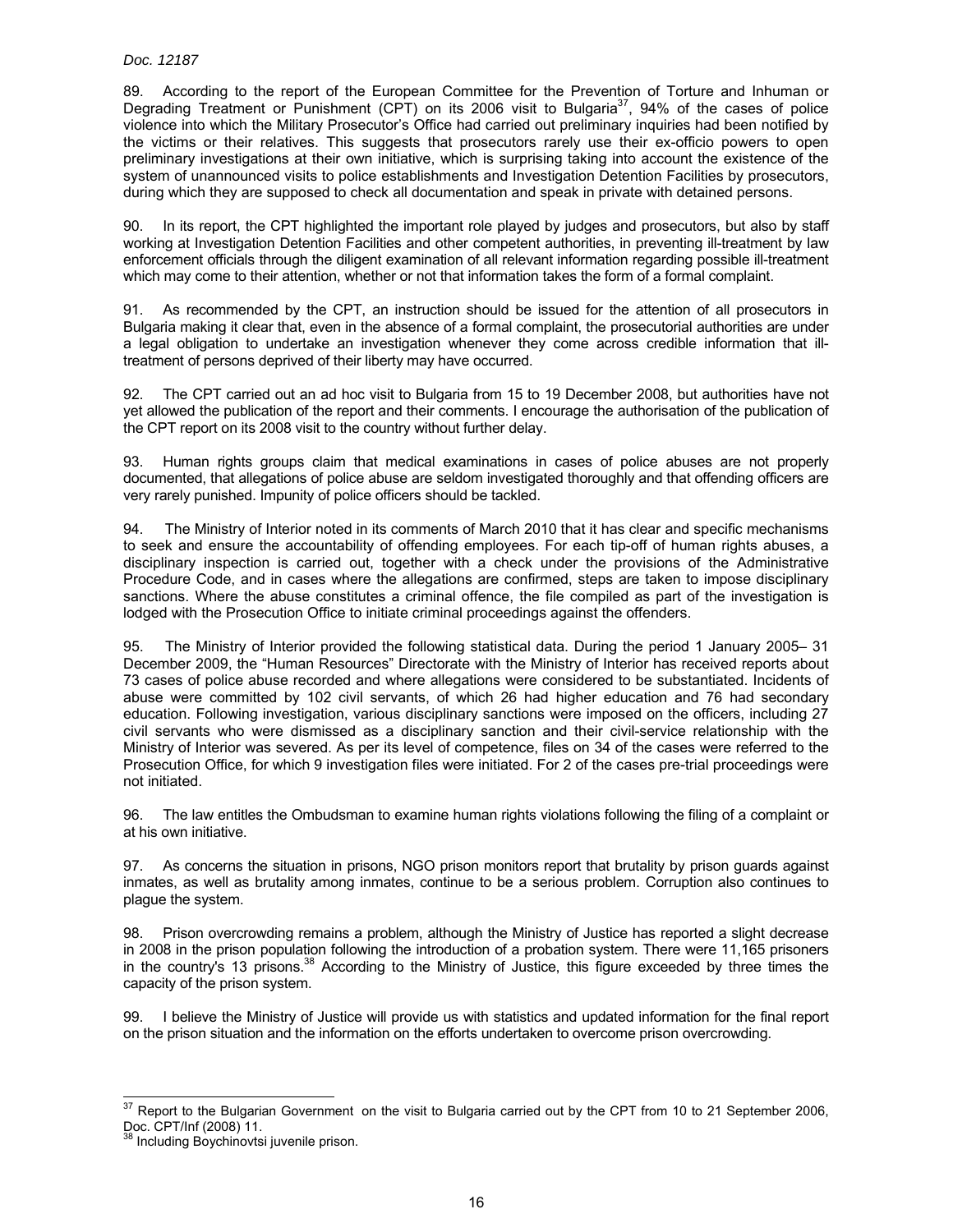## **VIII. Defamation**

100. Insult and libel are punishable under Articles 146 to 148 of the Criminal Code. The law provides only for financial penalties (fines) and excludes imprisonment. However, those convicted acquire a criminal record. This can be a great hindrance in their professional life.

101. In accordance with Resolution 1211 (2000) of the Assembly, "sanctions against journalists should be brought out of the sphere of criminal law and awards for damages limited to reasonable amounts, taking into account that journalists should abide by the principle of respect for privacy, in conformity with Article 8 of the European Convention on Human Rights."39

102. I raised this issue with most of my interlocutors, including previous and current Ministers of Justice, who could not give me any convincing argument for justifying the fact that these sanctions remain in the sphere of criminal law. The new Minister of Justice, Mrs Margarita Popova, even expressed her opinion that the population was probably ready for this change and committed herself to put defamation on the agenda of the working group of the human rights directorate to seek its advice on the issue.

103. I believe it is not enough that imprisonment is excluded from the Criminal Code and that defamation as such should once for all be excluded from it. During our meeting in December 2009, Minister Popova expressed her position that this issue requires careful consideration in the context of the drafting of a new Penal Code which has already started.

104. I expect Bulgaria to decriminalise defamation rapidly.

#### **IX. Other outstanding questions**

#### *i. Execution of the judgments of the European Court of Human Rights*

105. The Court passed 60 judgments including 51 findings against the country in 2008 as compared to 51 findings out of 53 judgments in 2007.

106. The number of complaints submitted to the Court is growing year after year. However, according to the Bulgarian Helsinki Committee, as well as the Bulgarian Lawyers for Human Rights, the government has done little to hold to account the institutions and officials who committed the violations.

107. The non-execution of judgments of the European Court has been partly due to the absence of legal provisions allowing the re-opening of a civil court case following a judgment of the Strasbourg Court. Reopening of proceedings for criminal cases was provided for in the legislation in Article 422(1)4 of the Bulgarian Criminal Procedure Code in 2006. As always, implementation remains to be seen in practice.

108. In this regard, according to Prof. Lasar Gruev, President of the Supreme Court, since the entry into force of the Code in 2006, 5 cases have been lodged before the Supreme Court, 4 cases in 2007 and 1 in 2009, which all have been re-opened. According to the written comments submitted by the Supreme Court of Cassation on 2 March 2010, the Supreme Court of Cassation is solely and exclusively responsible in situations where the violation of the Convention's provisions can be rectified by the re-opening of court cases. The majority of judgments against Bulgaria concern compensations due to complainants, however, the Supreme Court of Cassation has no competence whatsoever to deal with these cases. In situations where it was possible for the violations to be rectified by re-opening proceedings, a procedure was initiated to re-open the criminal cases and this was done. This also explains the relatively small number of cases where re-opening was sought and granted.

109. In a number of cases<sup>40</sup> and some others currently pending before the European Court, breaches of the right to life and of the prohibition of ill-treatment have been found, as the authorities either used excessive force (by killing people with fire-arms) or failed to account for the deaths or injuries of people detained in police custody (violations of Articles 2 and 3 of the European Convention on Human Rights). For instance, although the facts occurred in the 1990s, the first judgments on these issues were delivered by the European Court as early as 2000 (and continued until 2007) and are still pending for execution both as regards individual measures (i.e. to erase as much as possible the consequences of the violation for the victim) and general measures (the adoption of measures which will prevent future similar violations, such as legislative changes, administrative and judicial practice changes, etc.).

 $39$  Resolution 1211 (2000), paragraph 4.ix.

<sup>&</sup>lt;sup>40</sup> Velikova vs. Bulgaria, application no 41488/98, Nachova vs. Bulgaria, application No. 43577/98 and 43579/98.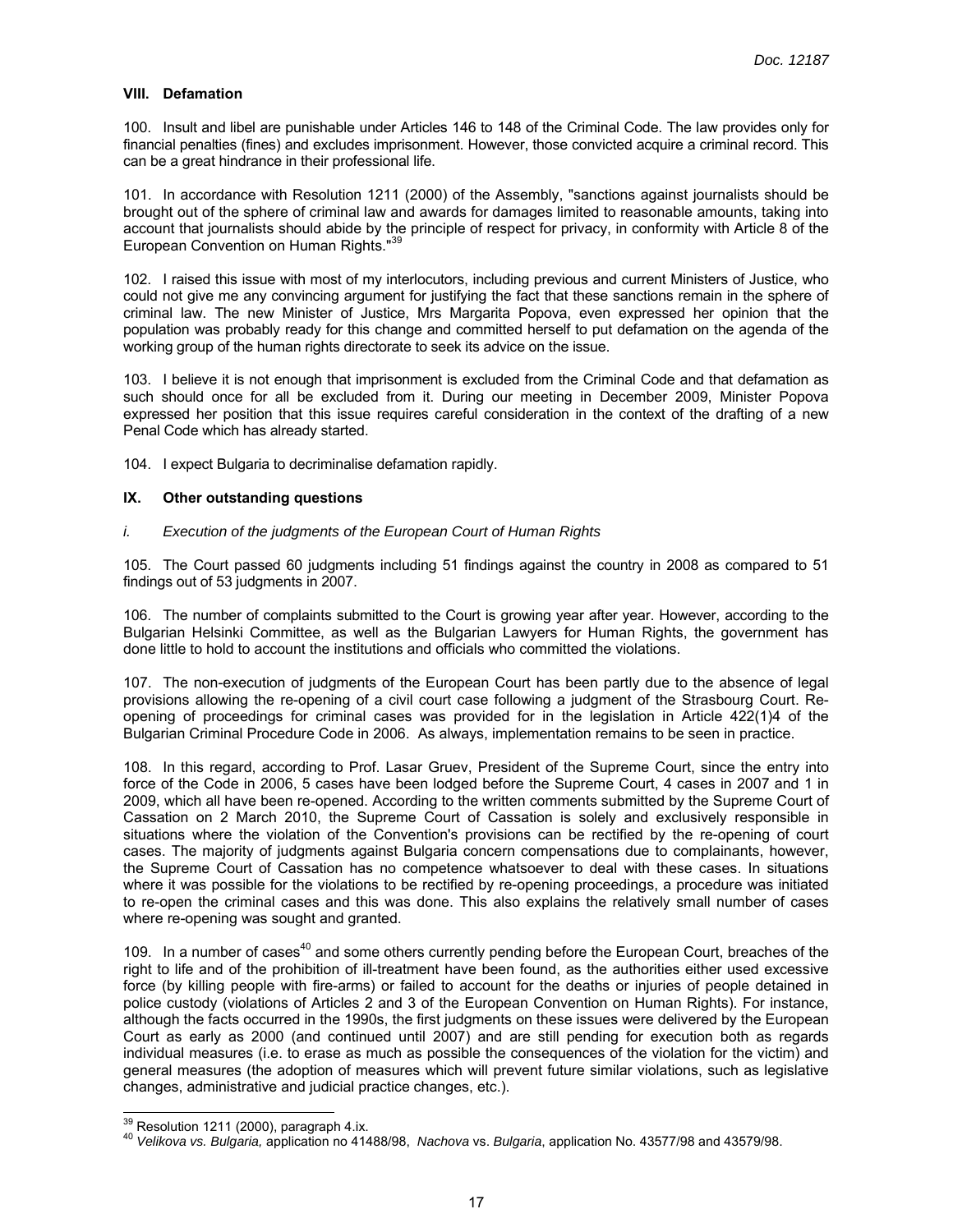110. As regards the re-opening of civil proceedings, the Bulgarian Code of Civil Procedure had first envisaged the re-opening of civil proceedings, but this possibility was excluded from the Code in March 2008.41 However, in June 2009, the new Civil Procedure Code was amended (new Article 303 para 7) to eventually allow for the possibility of re-opening cases following a judgment by the Strasbourg Court establishing a violation of the European Convention on Human Rights or one of its Protocols. I hope this positive development will remain in the legislation.

111. I welcome the introduction of legal provisions allowing the re-opening of a court case in civil cases. Now practice has to be developed in penal and civil cases which should help address the question of nonexecution of the Strasbourg Court's judgments. Council of Europe assistance is currently provided in this respect and co-operation should be further strengthened.

#### *ii. Claims of the former prisoners of Belene Island*

112. As previous rapporteurs on the post-monitoring dialogue with Bulgaria, I have been approached on several occasions by the Association of Justice, Rights, Culture and Co-operation in the Balkans (hereafter "the association"), which represents 517 former prisoners of the Belene Island concentration camp and other victims of the forced assimilation in Bulgaria between 1984 and 1989. During those years, nearly one million ethnic Turks were subjected to forced "bulgarisation" and about 850 – 900 ethnic Turks were sent to prisons or concentration camps arbitrarily and without due process. Between May and September 1989, 350,000 ethnic Turks were forcibly deported to Turkey in order to make Bulgaria a mono-ethnic country. Mr Loutfi, the then Head of the Bulgarian parliamentary delegation, during the debate on the need for international condemnation of the crimes of totalitarian communist regimes at the Assembly's January 2006 part-session, considered that this was an "ethnic genocide, aimed at undermining the religious, political and ethnic identity of a minority". The former prisoners of Belene Island have the following claims:

- proper investigation of the crimes committed between 1984 and 1989 and bringing those guilty before a court;

compensation from the state that would adequately compensate them for their physical, moral and material damage;

- counting the years spent in prison for calculating retirement age or pension due for service to the state.

113. The former prisoners' representatives claim that their case could not be brought before the Strasbourg Court since the national remedies could not be exhausted, as the authorities refused to take responsibility for what happened in communist times. According to the comments provided by the parliamentary faction of the Blue collation, in 1991, the Bulgarian Parliament has adopted the Law on political and civil rehabilitation of people who suffered repression. It was amended several times, the last amendment was in 2009. The applications' deadline was extended until the end of 2011.

114. As these people are not represented politically, I would like to ask the authorities to consider their requests, which appear to me to be legitimate.

## **X. Concluding remarks**

115. The weaknesses of the judiciary in Bulgaria have repercussions on most spheres of society which hampers the proper functioning of all democratic institutions.

116. I encourage Bulgaria to take all necessary measures to implement Assembly Resolution 1211 (2000), in close co-operation with the Venice Commission and other relevant Council of Europe mechanisms and bodies with a view to strengthening the rule of law and eventually fulfilling its obligations and commitments as a Council of Europe member state, but also as an EU member state.

117. During my visits to Sofia, the newly elected Bulgarian authorities demonstrated their intention to actively co-operate with the Council of Europe and promised to request Venice Commission assistance before adopting important legislation. I can stress that most interlocutors had well prepared our meetings and showed readiness to improve the situation in their field. In this regard, I recommend that the Monitoring

 $\overline{a}$  $41$  In this regard, the Committee of Ministers of the Council of Europe had, in 2000, adopted a special Recommendation on Re-opening which invites all contracting parties to the ECHR to ensure that their legal systems provide adequate possibilities for re-examining cases, including re-opening of proceedings.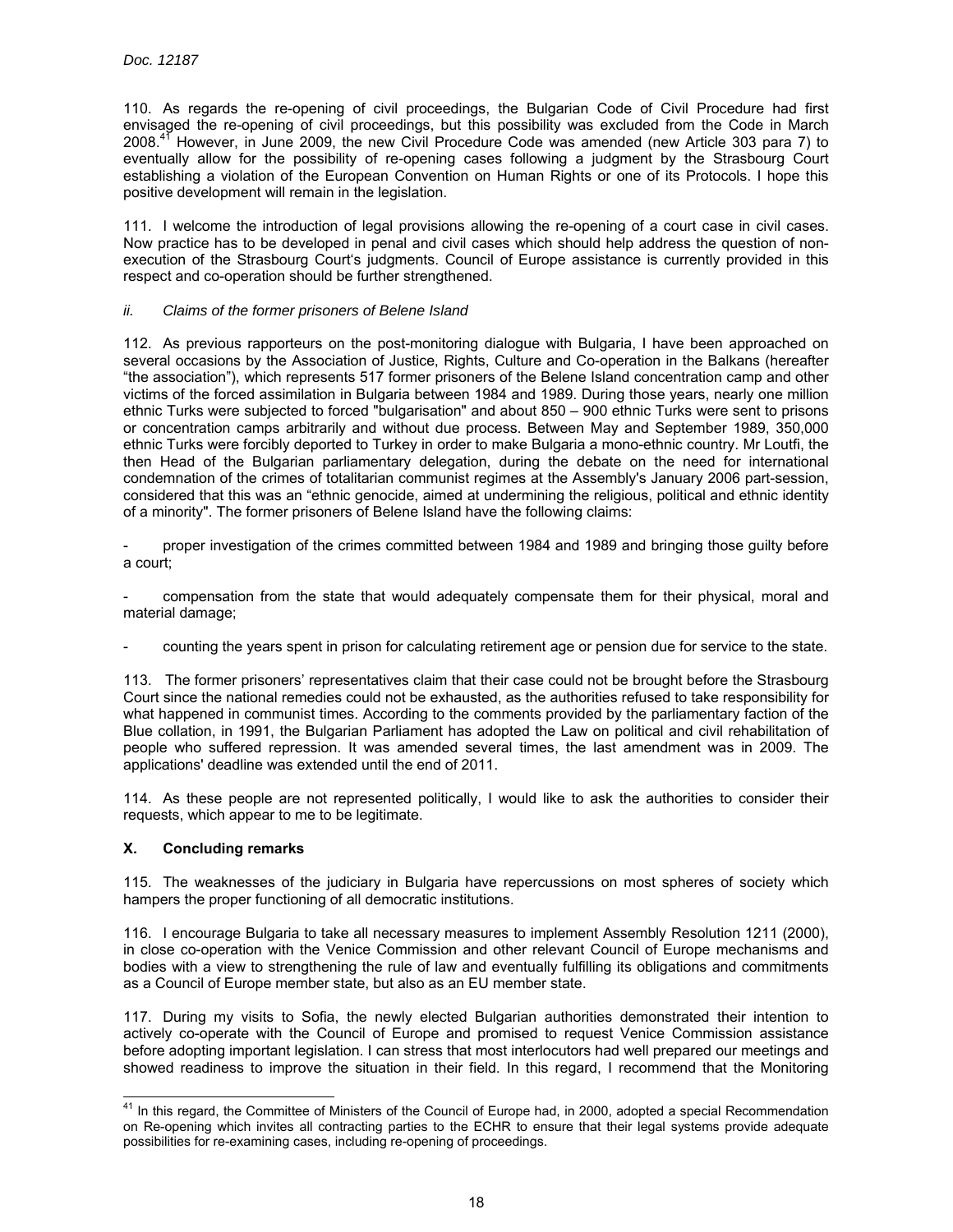Committee invites the Bulgarian authorities to request without delay the opinion of the Venice Commission on the Draft Law amending and supplementing the Penal Procedure Code recently submitted by the government to the National Assembly, in order to ensure its compliance with the European Convention on Human Rights.

118. The new government has to seize the momentum and the strong support of the population to set Bulgaria on the right track of a modern democracy. Some outstanding concerns and worrying trends listed in Resolution 1211 (2000) and mentioned in this report remain to be addressed promptly by the new government, which should take concrete steps to:

take greater account of European standards and the opinions of Council of Europe experts on the draft laws it examines;

- ensure the independence of the judiciary and of the media is guaranteed with regard to the executive authorities and that there is a greater diversity of opinion on national television;

improve the rights of the persons belonging to minorities, especially as regards education and broadcasting in their mother tongue; minorities should be better represented in the police and the public services;

- efforts to combat corruption and police brutality should be stepped up with assistance from the Council of Europe; the constitution should be amended to bring the immunity of members of parliament, magistrates and senior officials in line with European standards;

sanctions for defamation against journalists should be brought out of the sphere of criminal law and awards for damages limited to reasonable amounts, taking into account that journalists should abide by the principle of respect for privacy, in conformity with Article 8 of the European Convention on Human Rights.

119. The Bulgarian Parliament held a debate on Resolution 1211 (2000) in December 2000 as recommended in paragraph 4i. However, considering that nine years have gone by and that some shortcomings are still noticeable in the fields mentioned above, the Bulgarian National Assembly should take into account the present report and hold a debate on its conclusions.

120. In the light of the above considerations, I believe the post-monitoring dialogue is a good tool for accompanying and supporting the new government in living up to the very high expectations of the population and fulfilling its promises and Bulgaria's commitments as a Council of Europe member state.